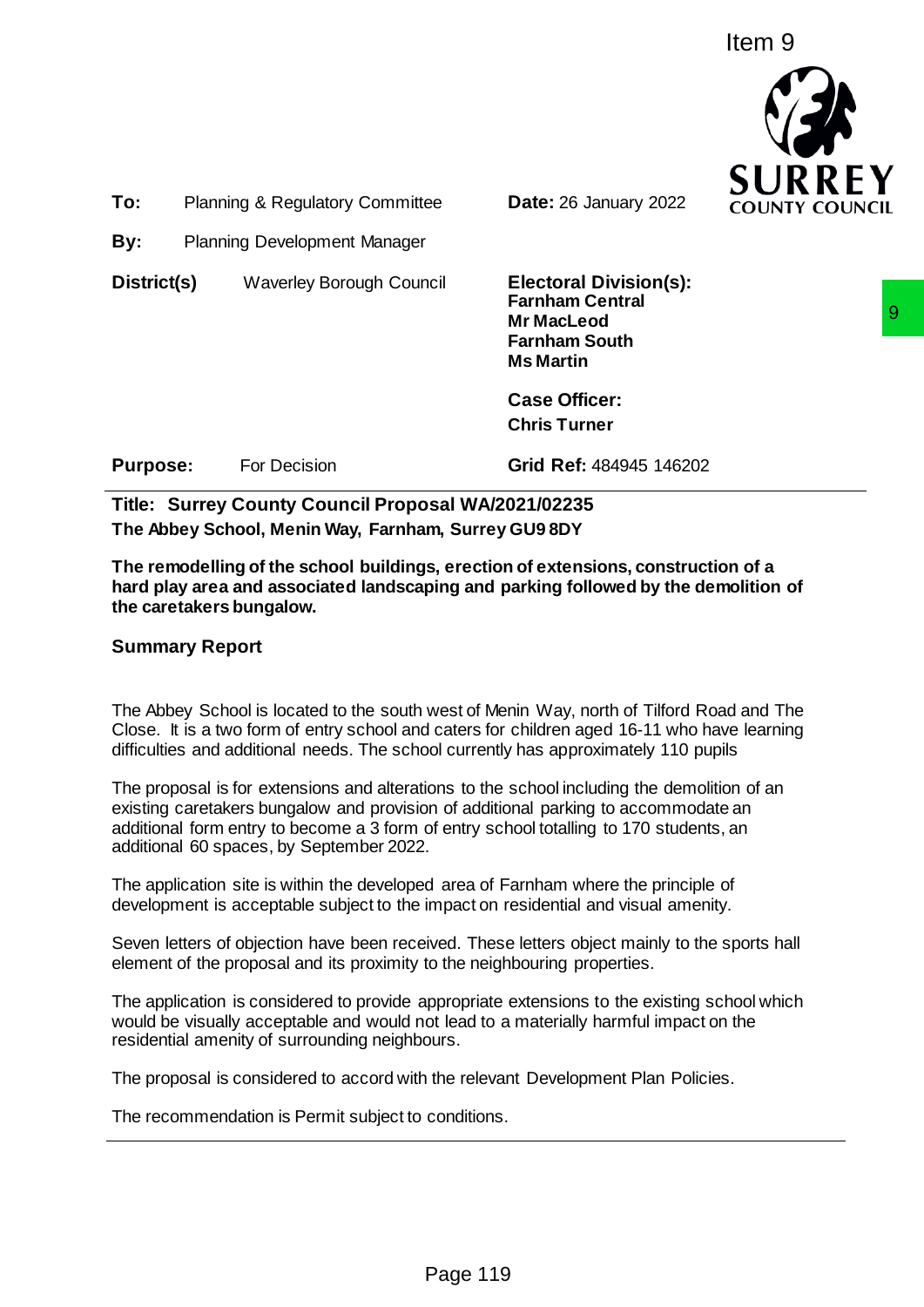# **Application details**

#### **Applicant**

SCC Property

### **Date application valid**

3 September 2021

## **Period for Determination**

## **Amending Documents**

## **Summary of Planning Issues**

| Is this aspect of the                | Paragraphs in the report |
|--------------------------------------|--------------------------|
| proposal in accordance               | where this has been      |
| with the development plan? discussed |                          |

|                                                                               | 07/12/21 Construction Traffic Management Plan part 1 of 2 (report and appendix A)            |                                                              |
|-------------------------------------------------------------------------------|----------------------------------------------------------------------------------------------|--------------------------------------------------------------|
|                                                                               |                                                                                              |                                                              |
|                                                                               | 07/12/21 Construction Traffic Management Plan part 2 of 2 (appendices B-D)                   |                                                              |
| <b>Summary of Planning Issues</b><br>should be considered before the meeting. | This section identifies and summarises the main planning issues in the report. The full text |                                                              |
|                                                                               | Is this aspect of the<br>proposal in accordance<br>with the development plan?                | Paragraphs in the report<br>where this has been<br>discussed |
| Principle of Development                                                      | Yes                                                                                          | 16-20                                                        |
| Design and Visual Amenity                                                     | Yes                                                                                          | $21 - 39$                                                    |
| Impact on Residential<br>Amenity                                              | Yes                                                                                          | 40-80                                                        |
| Impact on Ecology                                                             | Yes                                                                                          | 87-90                                                        |
| Flood Risk and Drainage                                                       | Yes                                                                                          | 91-94                                                        |
| Highways, Traffic and Access                                                  | Yes                                                                                          | 98-111                                                       |
| <b>Contaminated Land</b>                                                      | Yes                                                                                          | 95-97                                                        |
| Archaeology                                                                   | Yes                                                                                          | 112-116                                                      |
|                                                                               |                                                                                              |                                                              |
| <b>Illustrative material</b>                                                  |                                                                                              |                                                              |
| <b>Site Plan</b><br>Proposed Site Plan dated May 2021 PL-101 Rev 01           |                                                                                              |                                                              |
| <b>Block F Elevations</b>                                                     |                                                                                              |                                                              |
|                                                                               | Block F - Proposed Plan and Elevations dated May 2021 PL-306 Rev 01                          |                                                              |

### **Illustrative material**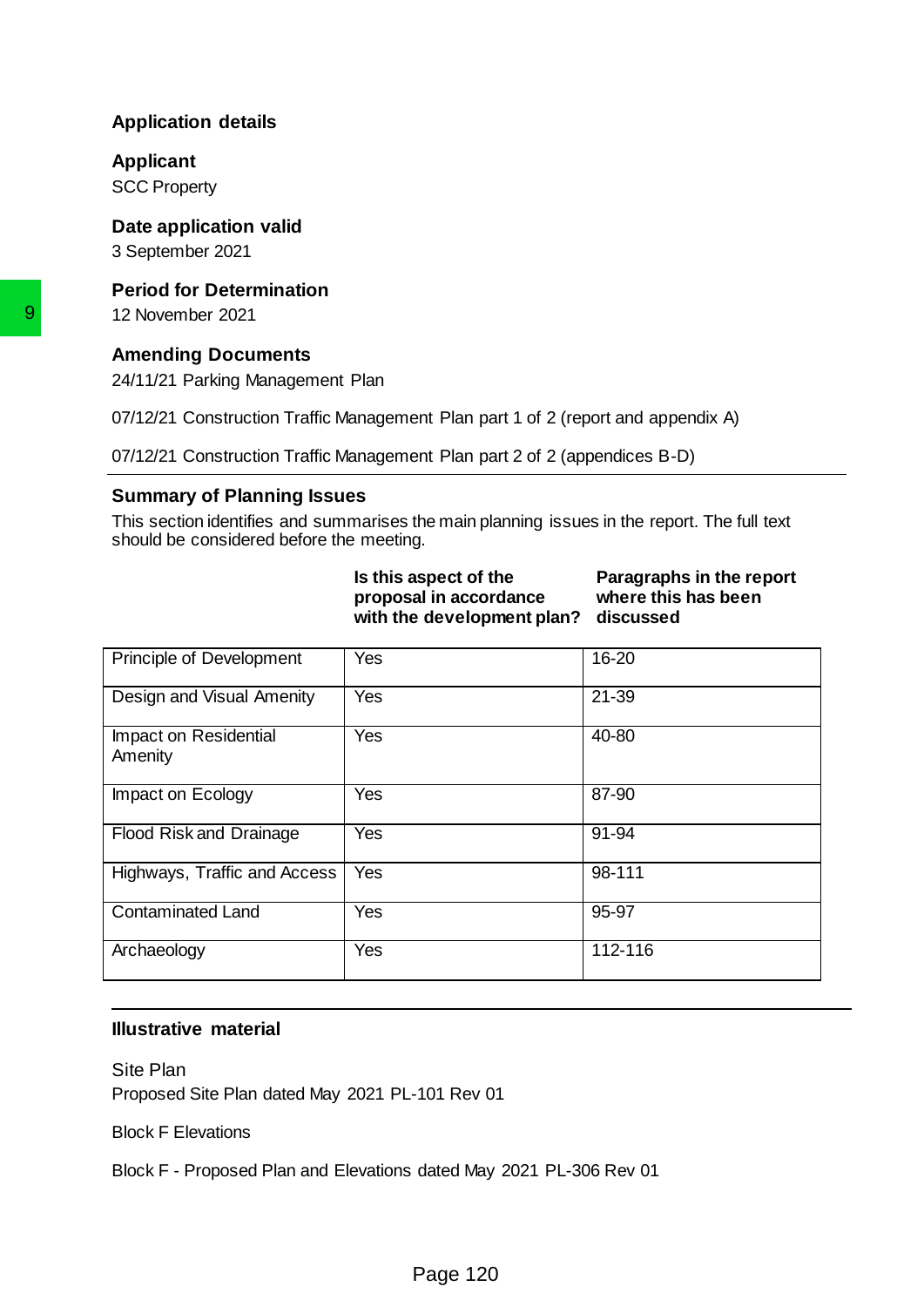Aerial Photographs Aerial 1 : Abbey School, Farnham - surrounding area

Aerial 2 : Abbey School, Farnham – application site

Site Photographs

Figure 1 – Site Entrance

Figure 2 – Block C

Figure 3 – Caretakers Bungalow

Figure 4 – View towards main entrance

Figure 5 – Boundary with The Close

Figure 6 – Block A

Figure 7 – View North West towards Block A

Figure 8 – Proposed Block E

Figure 9 – TPO Trees

Figure 10 – View towards Ambulo

Figure 11 – View from Ambulo

Figure 12 – Blocks B and A along the front elevation

### **Background**

#### **Site Description**

- 1. The Abbey School is located to the south west of Menin Way, north of Tilford Road and The Close. The site sits adjacent to South Farnham School which is located to the north of the site.
- 2. Residential properties are located to the north west, south west and south east of the site. There are playing fields which are arranged in an L-shaped configuration to the south west and south east of the school. Parking for the school is generally located on the north west and southern sides of the school. Tree preservation orders are on existing trees at the entrance to the site and along the northern and south western boundaries. The site is located within an area of potentially contaminated land.
- 3. The school is relatively contained within the centre of the site, with the exception of block C which is located adjacent to the entrance to the site. The existing buildings are all predominately single storey with the exception of part of block A located centrally in the site which is partially two storey. The existing buildings mainly comprise brick and timber cladding and are finished with flat roofs with the exception of block C which has a pitched roof. south west of Menin Way, north of Tilford Road<br>ent to South Farnham School which is located to<br>to the north west, south west and south east of the<br>nare arranged in an L-shaped configuration to the<br>chool. Parking for the sc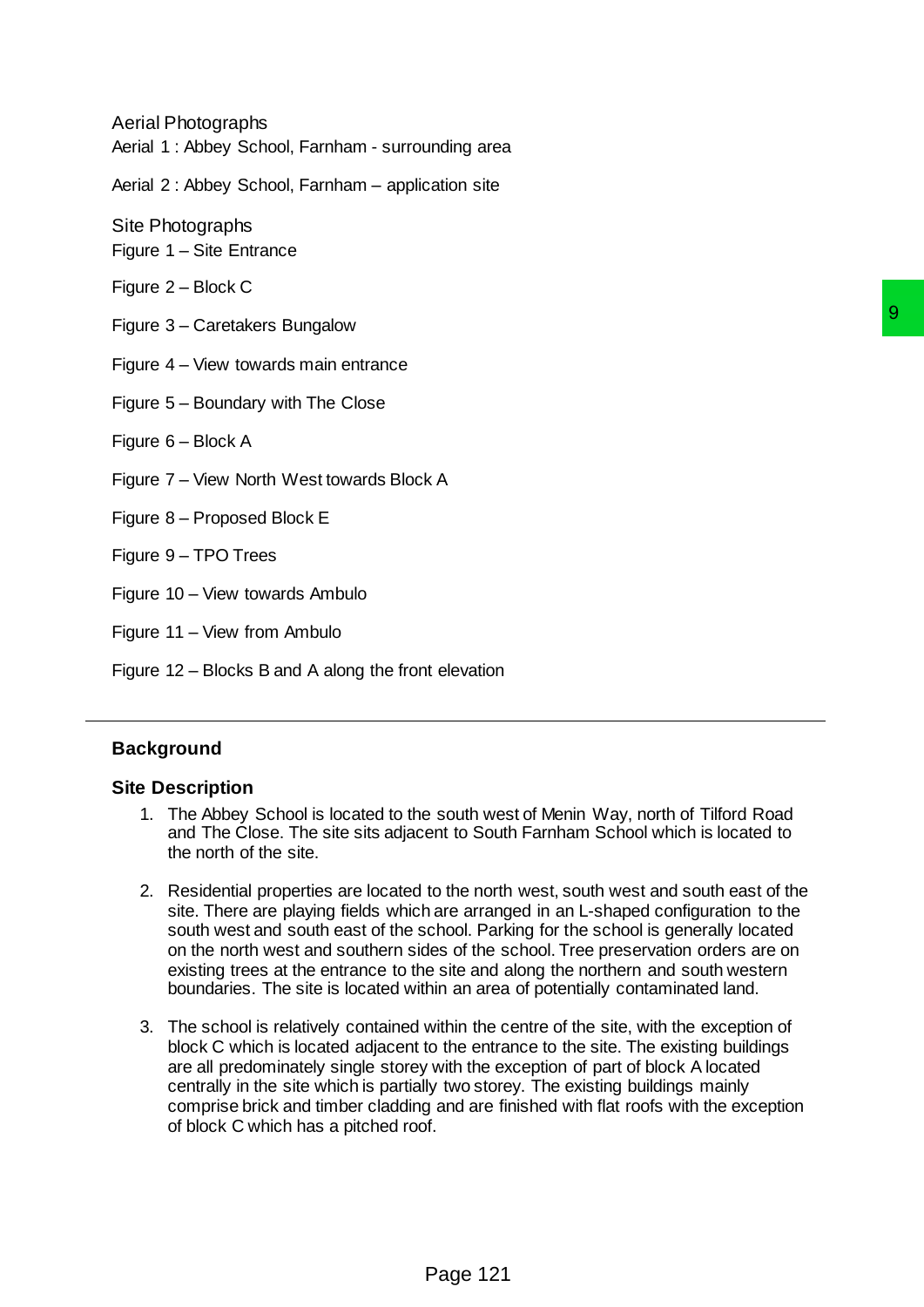- 4. Abbey School is a two form entry school and caters for children aged 16-11 who have learning difficulties and additional needs. The school currently has approximately 110 pupils.
- 5. The caretaker's bungalow is located in the north east corner of the site and is finished with a pitched roof with detached garage and shed.

## **Planning History**

| SCC2871-95                                     | Single storey extension<br>comprising 6 classrooms,<br>library and ancillary space;<br>associated alterations to<br>landscaping, hard play,<br>external circulation and<br>parking areas                                   | Approved<br>23/02/2006 |  |
|------------------------------------------------|----------------------------------------------------------------------------------------------------------------------------------------------------------------------------------------------------------------------------|------------------------|--|
| The proposal<br><b>District Council</b>        |                                                                                                                                                                                                                            |                        |  |
| 1.                                             | Waverley Borough Council - No Objection.                                                                                                                                                                                   |                        |  |
| Consultees (Statutory and Non-Statutory)<br>2. | County Highway Authority – No objection subject to conditions.                                                                                                                                                             |                        |  |
| 3.                                             | County Arboriculturist - No objection subject to conditions.                                                                                                                                                               |                        |  |
| 4.                                             | County Landscape - No objection subject to condition.                                                                                                                                                                      |                        |  |
| 5.                                             | County Ecologist - No objection subject to conditions.                                                                                                                                                                     |                        |  |
| 6.                                             | County Archaeology - No objection subject to conditions                                                                                                                                                                    |                        |  |
| 7.                                             | Lead Local Flood Authority - No objections subject to conditions                                                                                                                                                           |                        |  |
| 8.                                             | Contaminated Land – No objection subject to a condition.                                                                                                                                                                   |                        |  |
| 9.                                             | Sport England – No objection – The proposed development does not adversely affect<br>the existing principal playing field at the site.                                                                                     |                        |  |
| Parish/Town Council and Amenity Groups         |                                                                                                                                                                                                                            |                        |  |
| 10. Farnham Town Council - No objection        |                                                                                                                                                                                                                            |                        |  |
|                                                | Summary of publicity undertaken and key issues raised by public                                                                                                                                                            |                        |  |
|                                                | 11. The application was publicised by the posting of two site notices and an advert was<br>placed in the local newspaper. A total of 99 of owner/occupiers of neighbouring<br>properties were directly notified by letter. |                        |  |
|                                                | 7 Letters of representation have been received objecting on the grounds of:                                                                                                                                                |                        |  |
| Scale and bulk of the sports hall              |                                                                                                                                                                                                                            |                        |  |
|                                                |                                                                                                                                                                                                                            |                        |  |
|                                                | Page 122                                                                                                                                                                                                                   |                        |  |

## **The proposal** *District Council*

- 2. County Highway Authority No objection subject to conditions.
- 3. County Arboriculturist No objection subject to conditions.
- 4. County Landscape No objection subject to condition.
- 5. County Ecologist No objection subject to conditions.
- 6. County Archaeology No objection subject to conditions
- 7. Lead Local Flood Authority No objections subject to conditions
- 8. Contaminated Land No objection subject to a condition.
- 9. Sport England No objection The proposed development does not adversely affect the existing principal playing field at the site.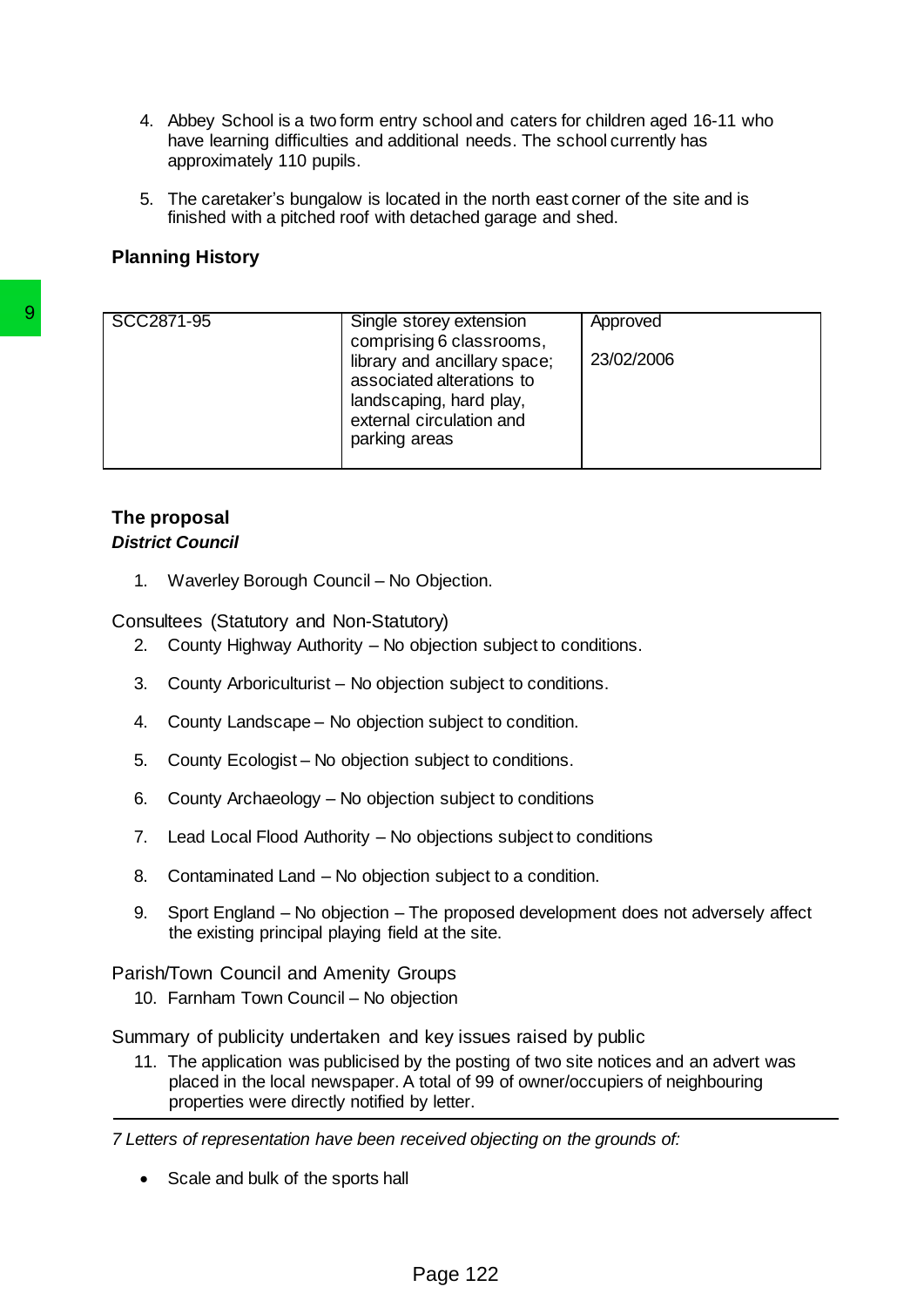- Potential noise impacts of the proposal
- Use of the sports hall by the public
- Construction noise
- Design of the sports hall
- Building size relative to increase in pupil numbers
- Restricting views from existing properties
- Loss of outlook
- Increase in traffic
- Use of facilities outside school hours
- **Lighting**

### **Planning considerations**

- 12. The guidance on the determination of planning applications, found at the end of this report, is expressly incorporated into this report and must be read in conjunction with the following paragraphs.
- 13. In this case the statutory development plan for consideration of the application consists of the Farnham Neighbourhood Plan 2013-2032, Waverley Borough Local Plan 2002 (retained policies), Waverley Borough Local Plan (Part 1) 2018, and the Waverley Residential Extensions Supplementary Planning Document.
- 14. In considering this application the acceptability of the proposed development will be assessed against relevant development plan policies and material considerations.
- 15. In assessing the application against development plan policy it will be necessary to determine whether the proposed measures for mitigating any environmental impact of the development are satisfactory. In this case the main planning considerations are, impact on residential amenity and impact on visual amenity.

#### **PRINCIPLE OF PROPOSED DEVELOPMENT/EDUCATIONAL NEED**

Waverley Borough Local Plan 2002 (saved policies) Policy CF3 – Educational Establishments Waverly Local Plan (Part 1) 2018 Policy SP2 – Spatial Strategy

- 16. Paragraph 95 of the NPPF (2021) states that local planning authorities should give great weight to the need to create, expand or alter schools. Policy CF3 of the Waverley Borough Local Plan 2002 advises that proposals for extensions and adaptations to existing educational establishments and associated facilities will be permitted provided that: 9<br>
and planning applications, found at the end of this<br>
hot his report and must be read in conjunction with<br>
nent plan for consideration of the application<br>
triviod Plan 2013-2032, Waverley Borough Local<br>
Supplementary Pla
	- (a) the development would not materially detract from the character and appearance

of the establishment itself or the area in general; and,

(b) the existing level of residential amenity from factors such as excessive noise, overlooking or traffic congestion is not adversely affected where relevant; and,

(c) all other relevant Plan policies are complied with, particularly those relating to vehicular access, car parking, traffic movements, accessibility to public transport and those concerning developments within the Green Belt and the Countryside beyond it; and,

(d) a satisfactory Transport Plan relating to the development is submitted, if required.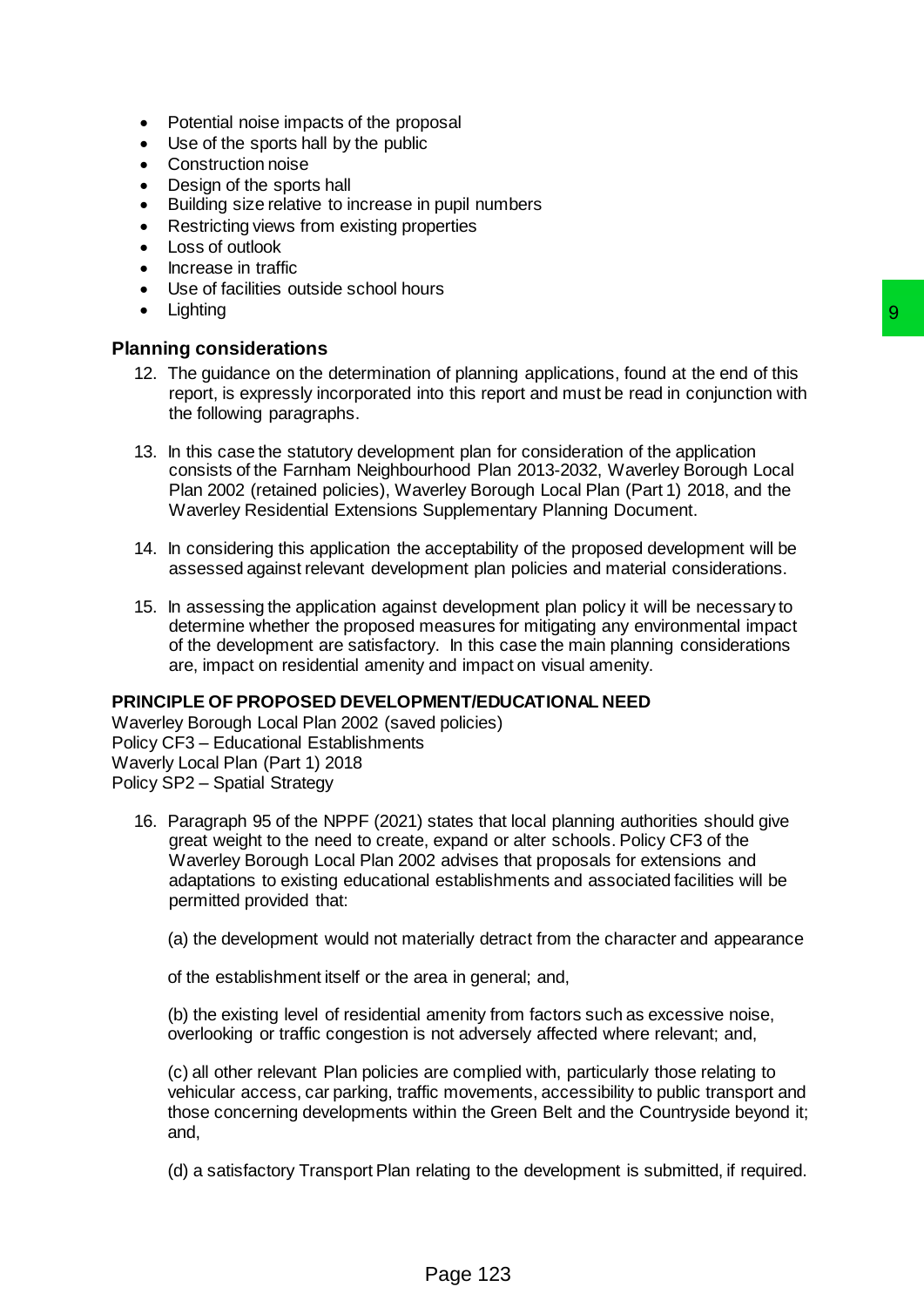Policy SP2 of the Local Plan Part 1 states that new development will be focussed in the main settlements. Farnham is a main settlement within the borough.

- 17. The proposal relates to the expansion of a special needs school which lies within the urban area of Farnham.
- 18. The proposed expansion of The Abbey School will provide secondary education for learners aged 11-16 years old with Learning and Additional needs (LAN). The expansion will result in an additional 60 places across the school, a maximum of 12 places per year group, growing incrementally from September 2021. The school will reach the full 60 additional places by 2025.
- 19. The expansion of The Abbey School would contribute towards realising the increased number of spaces required across Surrey. The distribution of current Special Schools and Specialist Centres in South West Surrey illustrates that there is an existing lack of provision of LAN Special Schools to serve the districts of Waverley and Guildford but this will also serve the Surrey Heath and Woking boroughs. The proposed site is ideally located to address this.
- 20. In accordance with the NPPF and development plan policies great weight should be given to such proposals subject to compliance with other policies relating to impact on visual and residential amenity and highways. The principle of the development is therefore acceptable subject to the compliance with other policies as set out in the following paragraphs.

#### **DESIGN AND VISUAL AMENITY**

Waverley Local Plan (Part 1) 2018 Policy TD1 – Townscape and Design Waverley Local Plan (2002) saved Policies Policy D4 – Design and Layout Policy D9 – Accessibility Policy CF3 – Educational Establishments Farnham Neighbourhood Plan Policy FNP1 – Design of new development Policy FNP16 – Building extensions within and outside the built-up area boundary Farnham Design Statement Fractrice full 60 additional places by 2025.<br>
19. The expansion of The Abbey School would<br>
number of spaces required across Surrey.<br>
19. The expansion of The Abbey School would<br>
number of spacials Centres in South West Sur

- 21. Paragraph 123 of the NPPF (2021) states that Local Planning Authorities should support proposals to (b) make more effective use of sites that provide community services such as schools, provided this maintains or improves the quality of service provision and access to open space.
- 22. Parts a,b,c, and f of Paragraph 130 of the NPPF (2021) state that planning decisions should ensure that developments:

(a) Will function well and add to the overall quality of the area, not just for the short term but over the lifetime of the development.

(b) Are visually attractive as a result of good architecture, layout and appropriate and effective landscaping.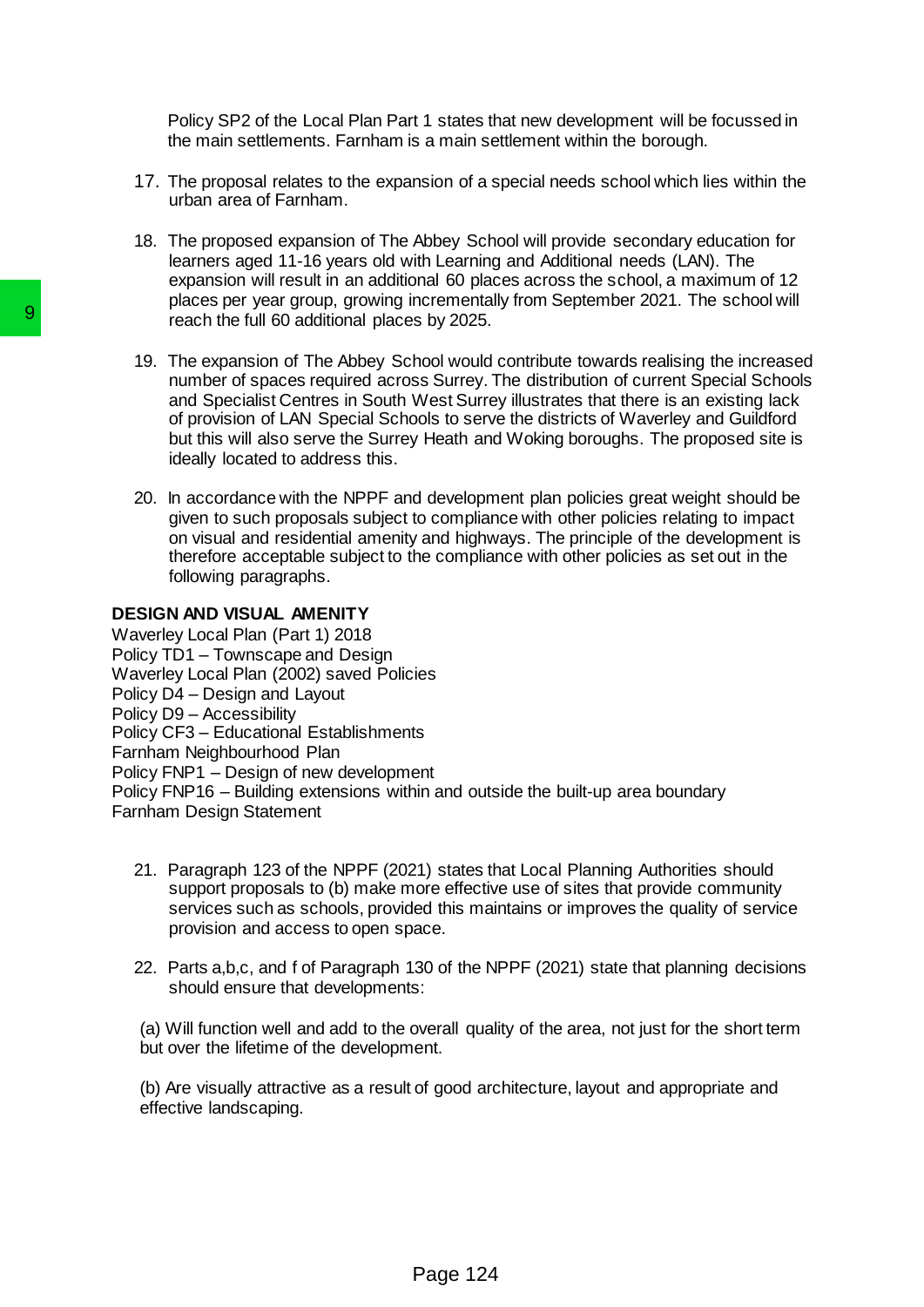(c) Are sympathetic to local character and history, including the surrounding built environment and landscape setting, while not preventing or discouraging appropriate innovation or change.

(f) Create places that are safe, inclusive and accessible and which promote health and well-being.

- 23. Policy TD1 from the Waverley Local Plan Part 1 (2018) states that the Council will ensure that the character and amenity of the Borough are protected by:
- (1) Requiring new development to be of a high quality and inclusive design that responds to the distinctive local character of the area in which it is located.
- (2) Ensures that new development is designed so that it creates safe and attractive environments that meet the needs of users and incorporates the principles of sustainable development.
- 24. Retained Policy D4 from the Waverley Local Plan (2002) saved policies, states that the Council will seek to ensure that the development is of a high quality design which integrates well with the site and complements its surroundings. In particular, development should be appropriate in terms of its scale, height, form and appearance, respecting local distinctiveness of the area. It should also protect the appearance of the street scene and incorporate landscape design suitable for the site and character of the area. of a high quality and inclusive design that<br>areacter of the area in which it is located.<br>designed so that it creates safe and attractive<br>of disers and incorporates the principles of<br>they Local Plan (2002) saved policies, s
- 25. Retained Policy D9 of the Waverley Borough Local Plan (2002) saved policies states that development involving buildings or spaces to which the public have access as visitors, customers or employees should provide or improve accessibility for everyone, including people with disabilities and those with young children. In particular:

(a) There should be easy and prominent alternatives to steps to access the development and all external doorways should be wide enough for wheelchair access.

(b) Hard and soft landscaping and surfacing should have regard to the needs of people with disabilities, including those with visual impairment.

26. Retained Planning Policy CF3 from the Waverley Local Plan (2002) saved policies, states that proposals for extensions and adaptions to existing educational establishments and associated facilities will be permitted provided that:

(a) The development would not materially detract from the character and appearance of the establishment itself or the area in general.

(b) The existing level of residential amenity from factors such as excessive noise, overlooking or traffic congestion is not adversely affected where relevant.

(c) All other relevant Plan policies are complied with, particularly those relating to vehicular access, car parking, traffic movements, accessibility to public transport and those concerning developments within the Green Belt and the Countryside beyond it.

(d) A satisfactory Transport Plan relating to the development is submitted if required.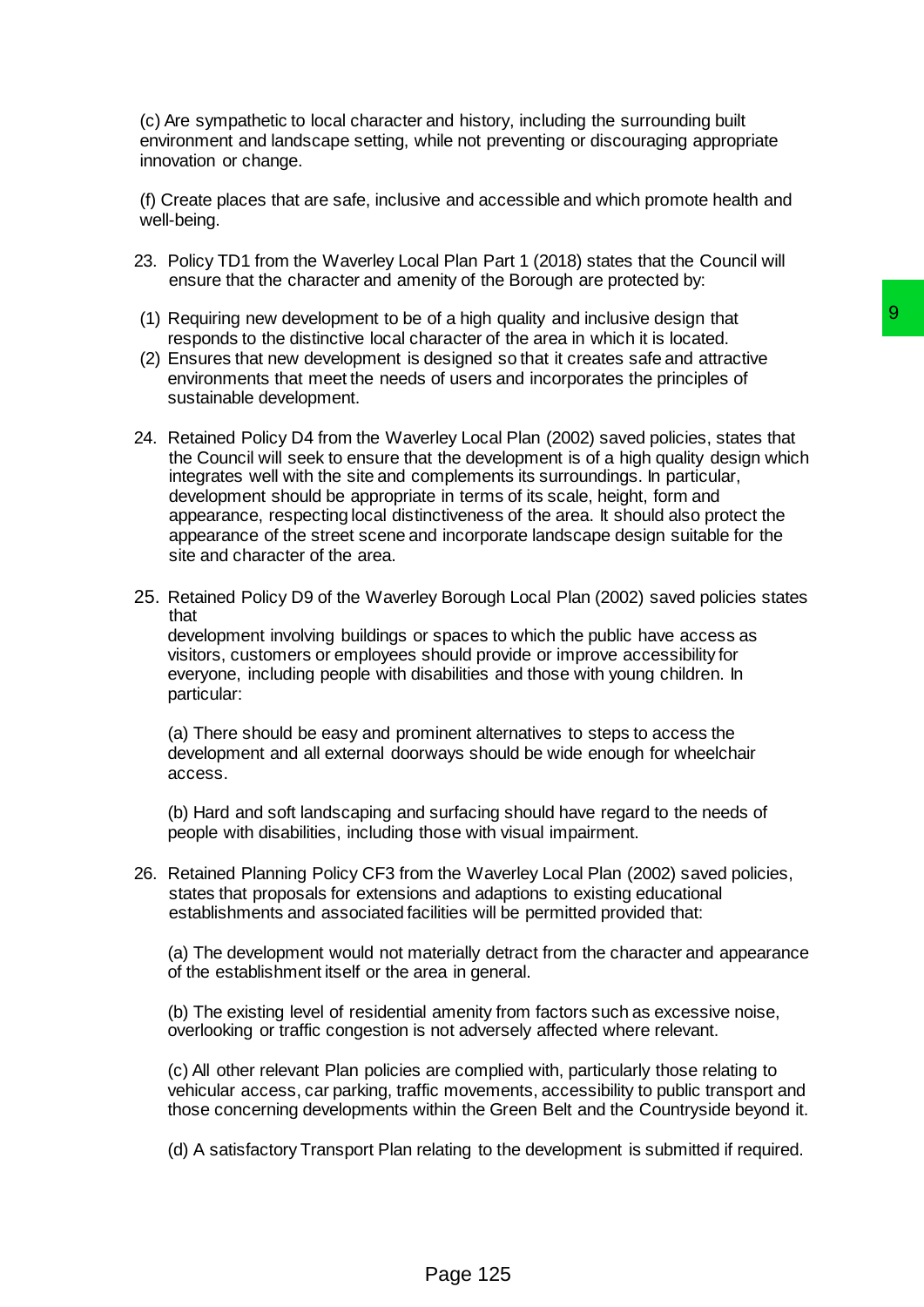- 27. FNP1 of the Farnham Neighbourhood Plan states that new development in accordance with the development plan will be permitted where it is designed to a high quality which responds to the heritage and distinctive character of the area of Farnham it is located by way of height, scale, density, layout, orientation, design and materials of buildings.
- 28. The applicant is seeking planning permission for the erection of extensions to the existing school, extension of the parking area and the laying of hardstanding.
- 29. The extension to the existing car park would not be highly visible from the surrounding area and therefore would be unlikely to result in a negative impact to the streetscene or character of the area. The proposed parking area would be sited adjacent to existing hedging that sits adjacent to 'The Close' to the south of the site. It is not proposed that the hedging be removed or modified to accommodate the parking and the proposed extension to the car parking area would sit approximately level with the existing sheds on the site. This element is therefore not considered harmful to the appearance of the area.
- 30. Part of the permission proposes extensions to the south and northern sides of the existing block A. These extensions would be single storey in form and would be erected to accommodate meeting rooms. These extensions are small in scale and would not add an inappropriate bulk or mass to the existing building. They would not therefore be harmful to the appearance of the building.
- 31. Block D is proposed on the north east elevation of the existing Block A. This extension would measure approximately 30m in depth and between 17m and 29m in width. It would be approximately 4.9m in height. Whilst this element of the proposal is typically higher than the other single storey elements it does not stand disproportionately higher. This element would be the most visible element from the streetscene, as it would be visible via the entrance of the site. It would not be considered harmful to the appearance of the school and would not add an inappropriate bulk or mass. Officers are satisfied that it would not be harmful to the streetscene and that the proposed extension is in keeping with the existing school building. **Solution** area and therefore would be under<br>streetscene or character of the area. The present to existing hedging that sits adjace<br>it is not proposed that the hedging be removed by the level beat the inclusion<br>and the pro
	- 32. Block D would be constructed following the demolition of the caretakers bungalow. The bungalow is not of high architectural merit and therefore its loss would not be harmful to the appearance or character of the area.
	- 33. A single storey extension is proposed on the southern elevation of existing block B. This extension would accommodate a library and would infill an existing covered area. This element of the proposal is considered to be of an appropriate scale and mass.
	- 34. Block E is proposed on the north western elevation of existing Block B. This proposed block would be approximately 11m in width by 40m in depth. It would be single storey in form and would provide additional classrooms and toilets. It would not add an inappropriate bulk or mass to the existing building. This element would not be out of keeping with the existing school buildings in terms of its bulk and mass and therefore would not be considered harmful to the character of the area.
	- 35. Block F is proposed towards the southern corner of the site. It comprises a sports hall which will be two storeys in height with some single storey elements to the east and west of the main two storey element. The block would measure 37m in width and would have a maximum depth of 25m. The main sports hall element would measure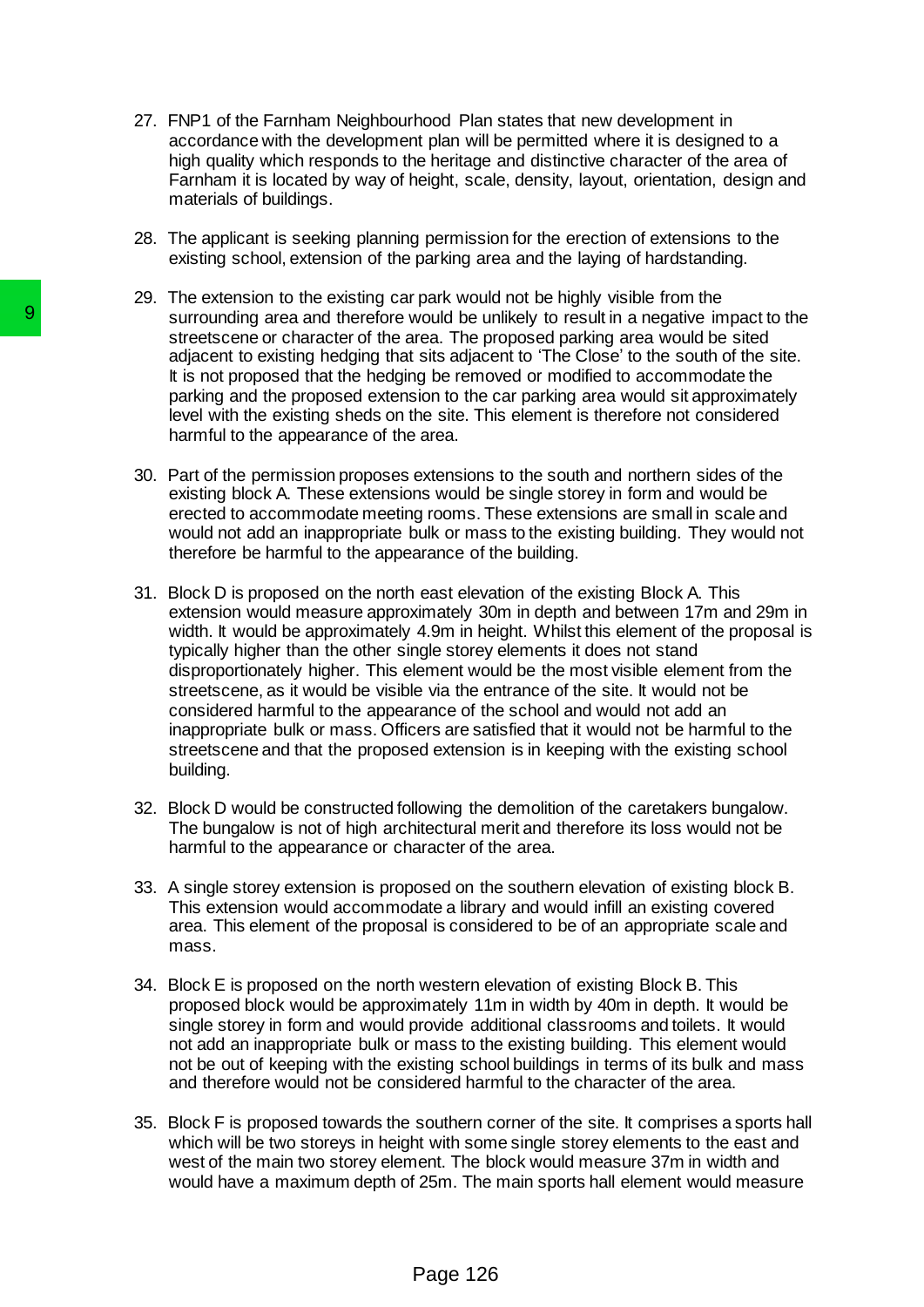between 9m and 7.7m in height and 14m in width and the single storey elements would measure approximately 4.2m in height. The sports hall would feature a pitched roof. Materials proposed would be brick with some cladding elements on the upper parts of the building. It is proposed that the sports hall would be cut into an existing raised area of land on the site and therefore would be constructed at a level concurrent with the current school buildings.

- 36. Whilst Block F would introduce an element which would sit much higher than the existing school buildings, relative to the surrounding buildings it would be in keeping with these buildings. Ambulo which neighbours the site to the south is a two storey detached property which measures 9.4m in height and sits on land higher than the main school buildings. Adjacent to that is Coley House which is a two storey building with a pitched roof which contains flats/apartments. The proposed sports hall is therefore not considered to be out of keeping with the existing buildings surrounding the site in terms of its height and scale. The sports hall is of a scale required for its purpose and is not considered disproportionately large for this purpose. This element of the proposal is therefore not considered harmful to the appearance of the school or to the character of the surrounding area.
- 37. The hard play area proposed in the north western corner of the site would measure approximately 32m by 20m. Currently, this area comprises a grass playing area. The introduction of hardstanding in this location is not considered harmful to the appearance of the school or the character of the area. Adequate grassed areas would remain on the site and therefore this element of the proposal is considered to be acceptable.
- 38. The proposal would result in the loss of some trees from this site. However, overall tree coverage of the site is limited primarily to the southern corner of the site. Whilst it is regrettable to lose trees from the site, these trees are not considered to make significant contributions to the character of the area and therefore their loss is not considered harmful to the character of the area.
- 39. The proposals would result in proportionate additions to the existing school which would not be considered harmful to the character and appearance of the area. The materials proposed are in keeping with the existing school building and would not result in harm to the character of the area. The majority of the school is enclosed by built form surrounding the site and therefore, the extensions and alterations to the school buildings would have limited visibility from the surrounding area. For those elements which would be visible to the street scene these are considered to be appropriate for a school in the developed area and therefore would not be considered harmful. The proposals would therefore be considered to accord with Policies TD1 of the Local Plan (Part 1), FNP1 and FNP16 of the Farnham Neighbourhood Plan, retained policies D4, D9 and CF3 of the Waverley Local Plan 2002 and the Farnham Design Statement. s 9.4m in height and slits on land higher than this coley House which is a hwo storey building<br>that is Coley House which is a hwo storey building<br>flats/apartments. The proposed sports hall is id<br>and the emply with the exis

### **IMPACT ON RESIDENTIAL AMENITY**

Waverley Local Plan 2002 Policy D4 – Design and Layout Waverley Local Plan (Part 1) 2018 Policy TD1 – Townscape and Design Farnham Neighbourhood Plan FNP16 – Extensions within the Built-up Area Boundary Waverley Residential Extensions SPD.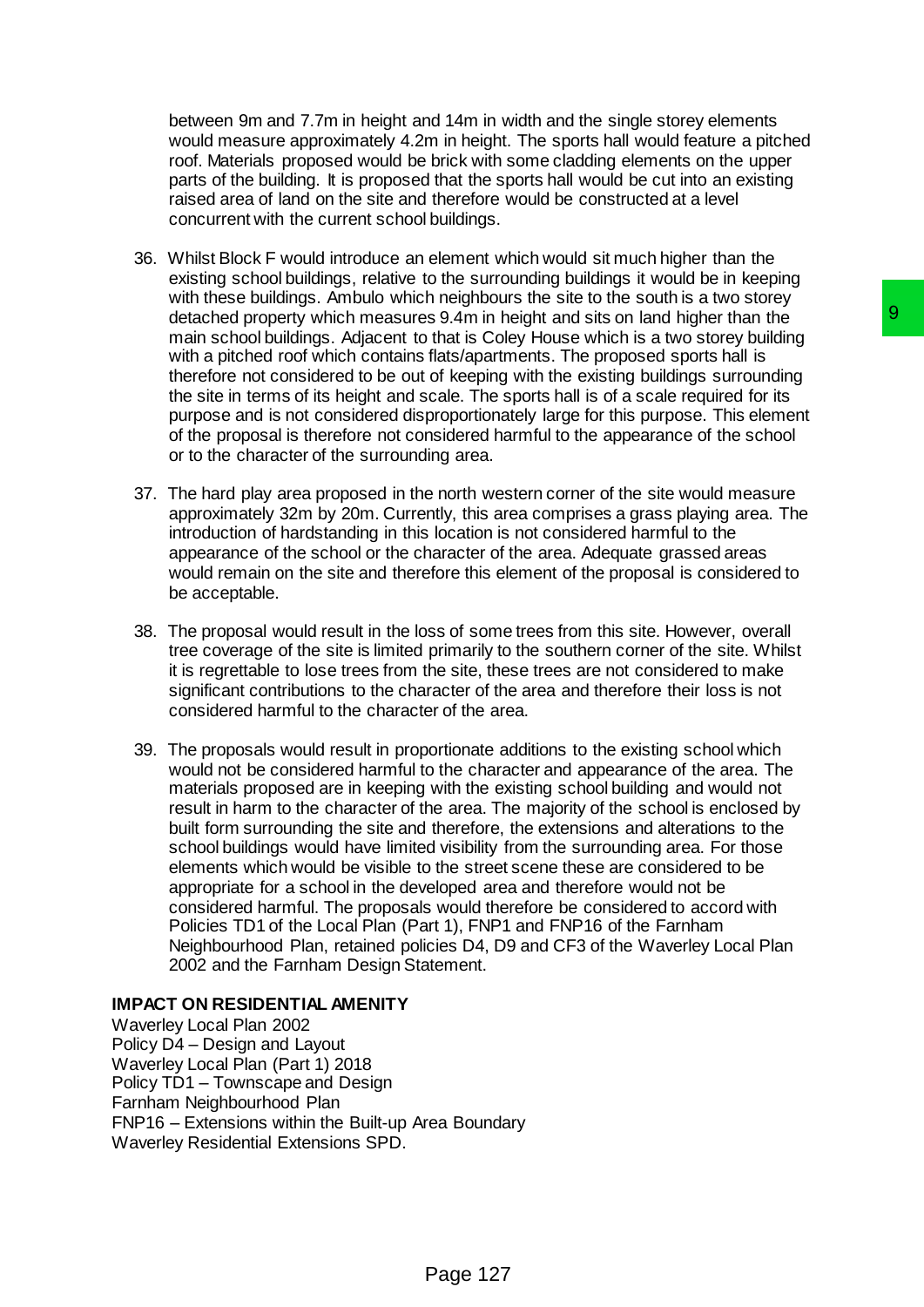- 40. Retained Policy D4 of the Waverley Local Plan 2002 states that the Council will have regard to loss of general amenity, including loss of natural light and privacy enjoyed by neighbours.
- 41. Policy TD1 of the Local Plan (Part 1) 2018, echoes these sentiments and states that the Council will ensure that amenity of the Borough is protected.
- 42. FNP16 of the Farnham Neighbourhood Plan states that building extensions will be permitted where the privacy, daylight, sunlight and outlook of adjoining residents are safeguarded.
- 43. The Residential Extensions SPD, whilst usually considered for extensions to residential dwellings, provides useful guidance for development adjacent to existing residential development including appropriate separation distances and guidelines for assessing potentially harmful impacts on the loss of light and privacy.
- 44. The proposal site is surrounded by residential development to the north, west and south. To the east of the site is South Farnham School.
- 45. Impact on Autumn Tints, 14, 12A, 12-2 Menin Way
- 46. These dwellings comprise two storey detached properties and are located to the north west of the proposal site. These properties feature large rear gardens which back onto the proposal site.
- 47. The proposed extension known as Block D, the extensions to Block A and B, and the proposed Block E are well separated from these neighbours. As such these parts of the proposal would be unlikely to result in a material impact to neighbouring residents. The proposed blocks D and E are single storey in height. They would not therefore result in an overbearing impact, harmful loss of light or outlook. Block E would measure 3.8m to the shared boundary with no. 4 and 6 Menin Way. This would be considered an appropriate separation distance to the amenity areas of these neighbours. 9<br>
43. The Residential Extensions SPD, whilst usu<br>
residential dwellings, provides useful guidar<br>
residential dwellings, provides useful guidar<br>
residential development including appropriate<br>
for assessing potentially harm
	- 48. Block F including the two storey element of the proposal would measure approximately 35m from no. 4 and 2 Menin Way. The Residential Extensions SPD advises that two storey development should measure a minimum of 3m from existing boundaries where a proposal breaks an existing building line. As such the proposal would accord with this guideline.
	- 49. The proposal is therefore not considered to have a materially harmful impact on the residential amenity of these neighbours.
	- 50. Impact on 2-6 The Close
	- 51. These dwellings are two storey detached properties. They sit on the eastern side of The Close and the highway separates them from the eastern boundary of the proposal site. The proposed extensions to Block A and B are well separated from these neighbours, measuring approximately 65m from these properties. These extensions would therefore not result in harm to the residential amenity of these dwellings.
	- 52. The proposed Block D would not encroach beyond the existing school by more than 1m towards these dwellings and therefore would not result in harm to these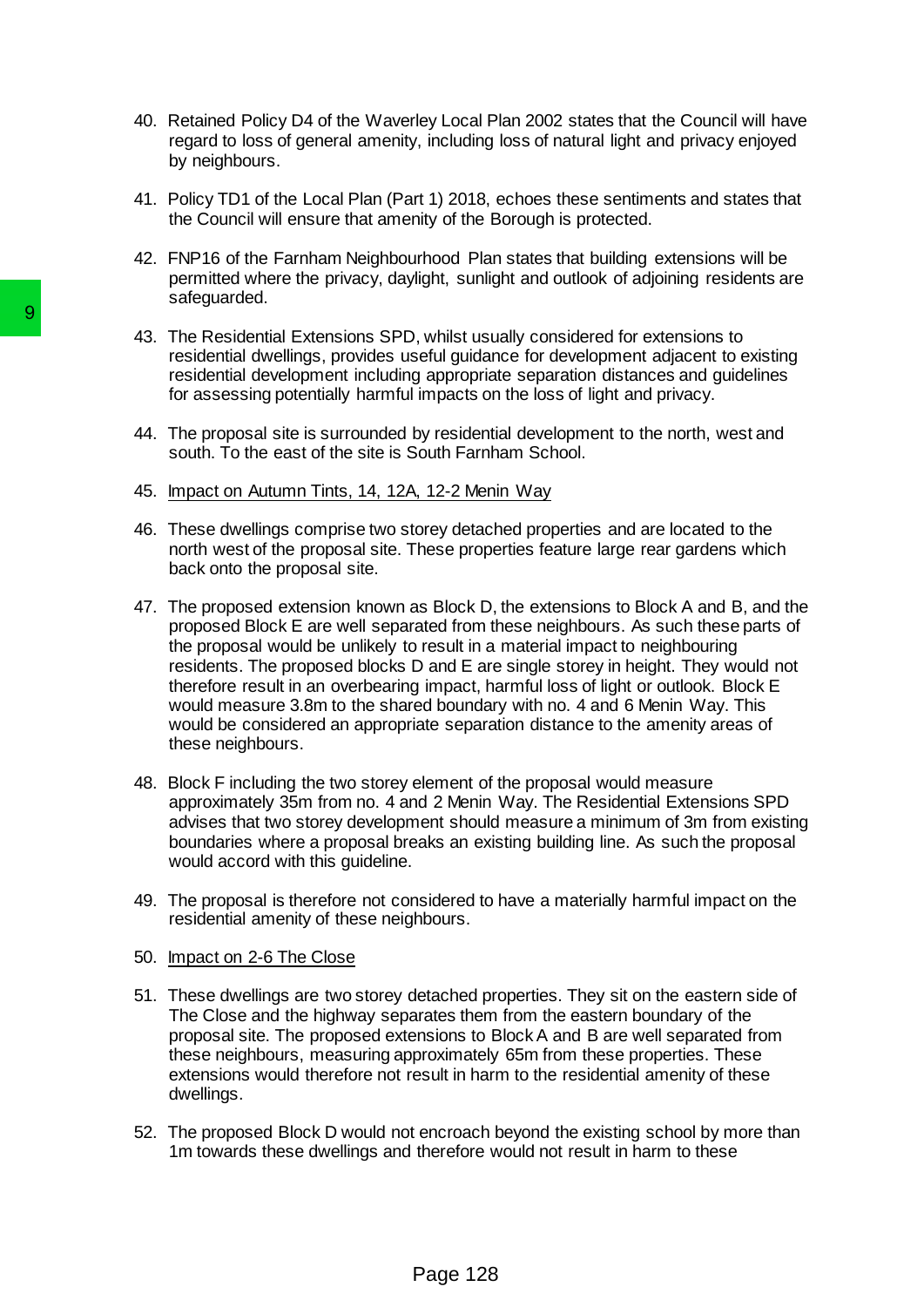neighbours as it would remain approximately 65m from the front elevation of these properties.

- 53. The extended parking area would extend towards the south eastern boundary directly to the front of no. 6 Menin Way. However, the extended car parking would be a minimal increase to the existing parking area and does not propose any built form which would be harmful to the residential amenity of this neighbour.
- 54. Proposed Block F would measure approximately 34m from the boundary with The Close. Immediately opposite this boundary are properties 2 and 3 The Close. This is considered to be an adequate separation distance to these dwellings and would not result in a harmful loss of light, outlook, or have an overbearing impact.

#### 55. Impact on Coley House

- 56. Coley House is located to the south west of the application site and faces onto the school grounds. Coley House comprises flats with private gardens on the north east side.
- 57. Proposed Block D and extensions to blocks A and B are well separated from these neighbours and therefore would be unlikely to result in harm to the residential amenity of these neighbours.
- 58. Block E would measure 40m from these dwellings and would be single storey in height. As such it would be unlikely that this element of the scheme would be harmful to these neighbours as it would be adequately separated and would not cause a harmful loss of light, outlook or overbearing impact. The single storey form of this element of the scheme would mean there would be no views directly into these flats or the amenity areas of these flats.
- 59. Block F would run along the back of Coley House by approximately 14m. Views to the north would remain relatively open. The residential extensions SPD advises that two storey rear development should measure a minimum of 3m from adjoining boundaries. The two storey element of Block F would measure approximately 8m from the boundary with Coley House. This would be considered an appropriate separation distance to the boundary. It would not therefore be considered overbearing to the private amenity space of these flats.
- 60. The residential extensions SPD advises that when a development faces an existing window a vertical and horizonal analysis should be undertaken to assess the impact of the proposal on the existing residential windows. The horizontal analysis comprises drawing a line at 45 degrees from the closest edge of closest window serving a habitable room and measuring 12m. If the proposal is less than this 12m line it could be harmful to the amenities of the neighbours. The vertical analysis comprises taking a line 1m above the ground floor level and drawing a line at 25 degrees from the rear facing window. If the line is intersected the proposal could be harmful to the amenity of this neighbour. aration distance to these dwellings and would not<br>
9<br>
Notok, or have an overbearing impact.<br>
th west of the application site and faces onto the<br>
prises flats with private gardens on the north east<br>
to blocks A and B are we
- 61. The proposal would accord with the 45 degree rules as when a line is measured from the first floor window or ground floor window and drawn at 45 degrees towards the development the two storey element of the proposal is greater than 12m.
- 62. On the 25 degree rule in order for the proposal to accord with this it would need to measure approximately 14.5m from the rear of Coley House. From the part of Coley House which immediately faces the proposed sports hall, the separation distance to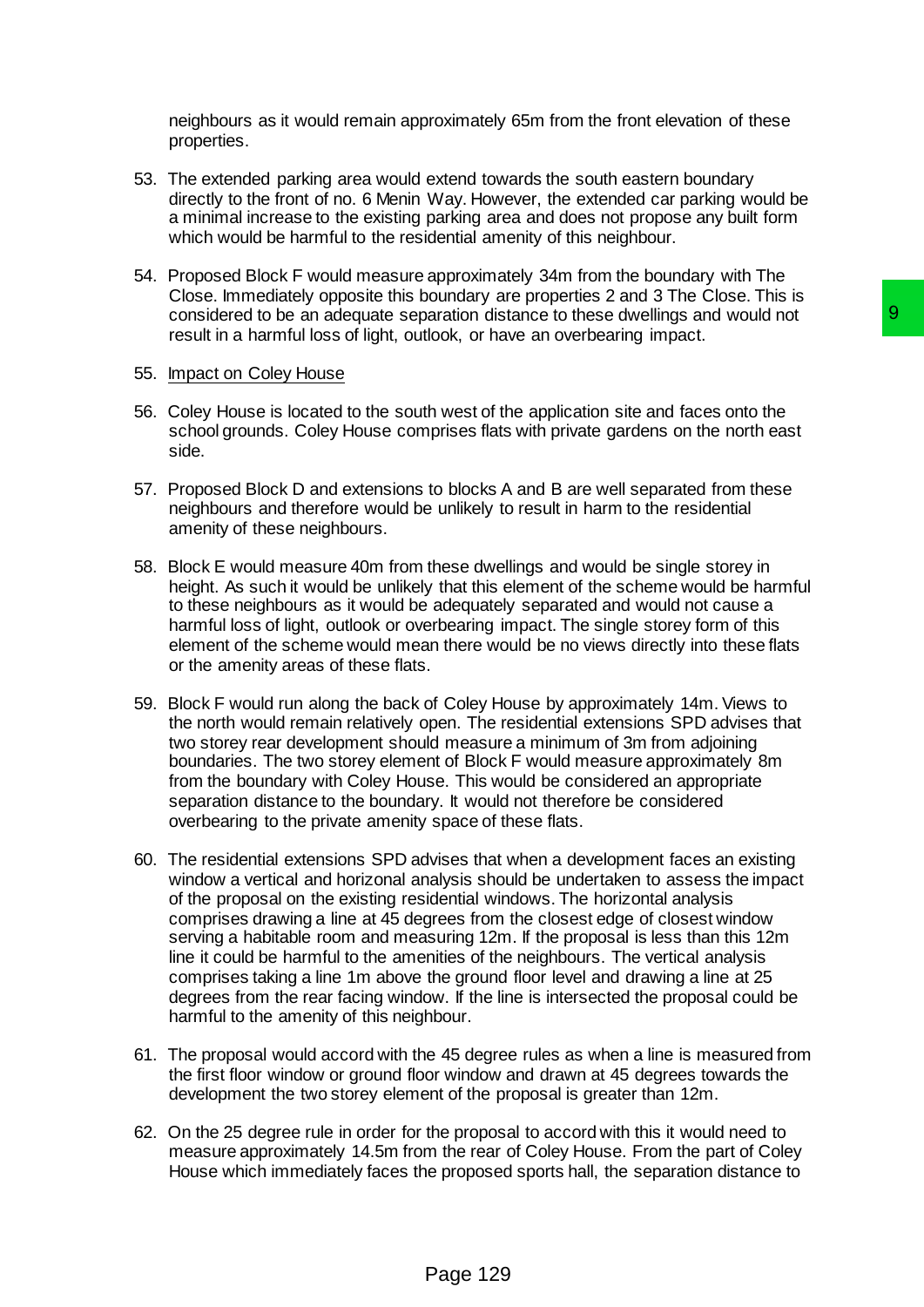the sports hall would be approximately 30m. The proposal is therefore considered to accord with this guideline.

- 63. In relation to the proposed hardstanding play area, this element of the proposal would not result in any above ground built form which would be overbearing or lead to a harmful loss of privacy or outlook.
- 64. The proposal would therefore be considered to have an acceptable impact on the residential amenity on the residents of these flats.
- 65. Impact on Ambulo
- 66. Ambulo is a two storey dwelling which is located to the south of the proposal site. It has an amenity area to the rear. It sits on land which is slightly higher than the proposal site.
- 67. In relation to the extensions and alterations to the existing school, Block D and extensions to Blocks A and B would be unlikely to have a harmful impact on the residential amenity of this neighbour owing to the separation distance to these elements of the scheme.
- 68. Block F is likely to have the biggest impact on this neighbour as it is the closest element of the scheme.
- 69. Block F would measure between 9 and 7.7m in height as it features a pitched roof. The residential extensions SPD advises that two storey development that breaches the rear building line should measure a minimum of 3m from the adjoining boundary. This is to prevent an overbearing impact.
- 70. As the proposed block is located to the side and beyond the rear building line of this dwelling, Officers have treated this element of the proposal as one which breaches the rear building line.
- 71. The two storey element of Block F would measure approximately 9.5m from the boundary with this property and therefore would accord with this guideline. In relation to the single storey element this would measure approximately 3m from the boundary. However, owing to the single storey nature of this element it would not result in a harmful loss of light or outlook to this neighbour. 9<br>
8. Impact on Ambulo<br>
8. Ambulo is a two storey dwelling which is loc ambulo is an amonity area to the rear. It sits on la<br>
proposal site.<br>
87. In relation to the extensions and alterations<br>
existesions to Blocks A and B
	- 72. In relation to the 45 degree guideline as set out above, when a line is drawn from the closest edge of the closest habitable window the proposed sports hall would measure approximately 17m. This is considered an appropriate separation distance and the proposal would be unlikely to result in a harmful loss of light.
	- 73. The proposed sports hall does not have windows at a first storey level which would overlook or lead to a perception of overlooking to this neighbour, therefore there would be no loss of privacy or perceived loss of privacy.
	- 74. The proposal would therefore be considered to have an acceptable impact on the residential amenity of Ambulo.
	- 75. Conclusion on residential amenity
	- 76. The proposal is considered to be adequately separated from surrounding residential dwellings and therefore would not result in a harmful loss of light, outlook,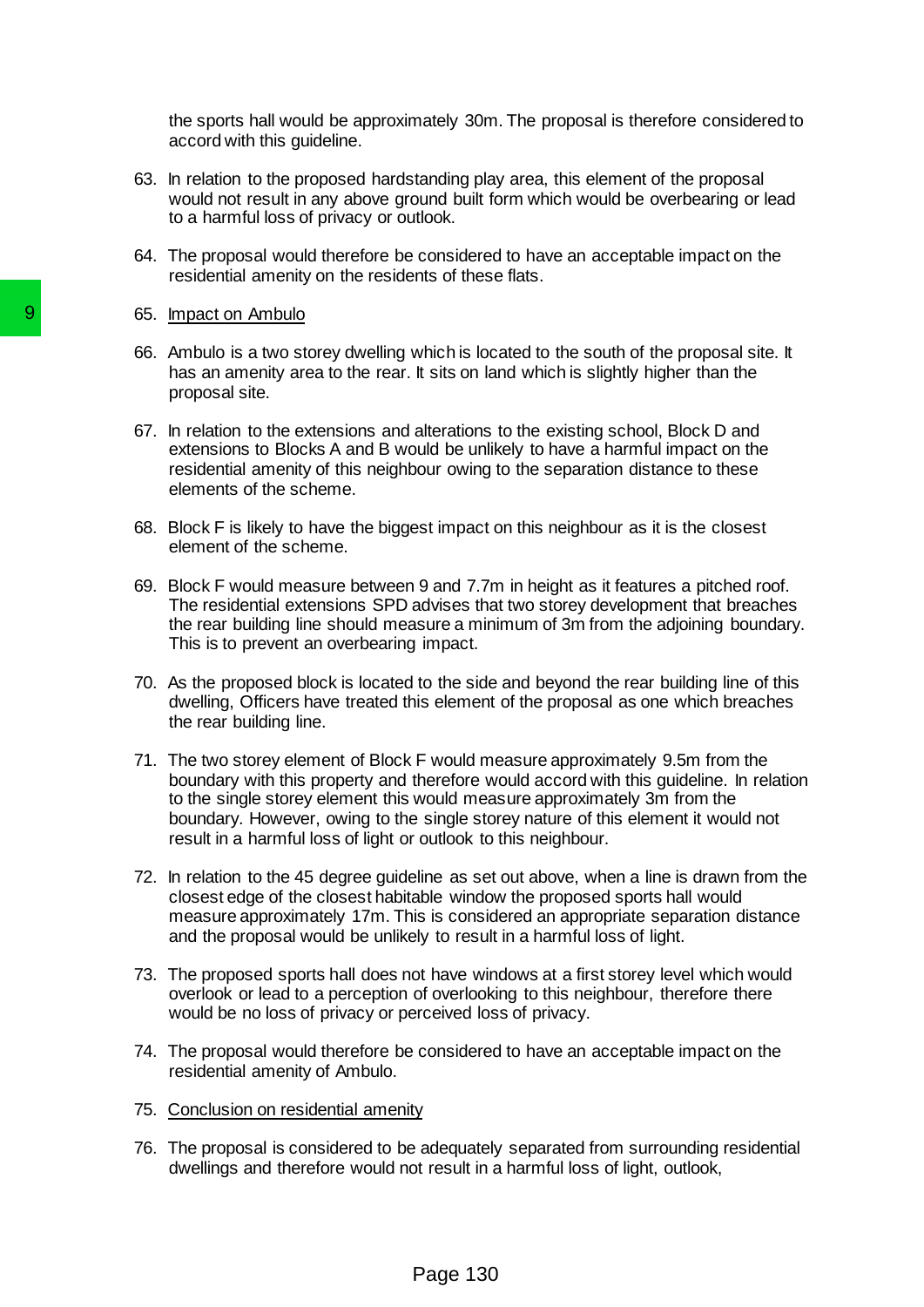overbearing impact or harmful loss of privacy. The proposed extensions would be visible from the surrounding properties however, loss of views are not a material planning consideration.

- 77. Third party letters have raised concern with the use of the sports hall in the evening and outside of school hours. A condition is proposed that would limit the proposed use of the sports hall to school use only and to control hours of use until the latest use of 8pm on evenings and limited times at weekends. This is to allow the school to use the sports hall for evening meetings and for occasional use on weekends to allow for training. Officers are satisfied that a condition which stipulates these hours would ensure adequate control over the hours of use of the sports hall and would ensure that there would be no loss of amenity to neighbours.
- 78. Third party letters also raised concern with lighting on the proposed sports hall and other new blocks proposed. Therefore a condition is recommended to ensure that lighting proposed on the school is low level and would not provide up-lighting to the school. This is considered appropriate to address this concern.
- 79. A condition has also been attached to prevent the use of PA equipment in the sports hall for playing loud music. This is to limit the potential impacts from noise on neighbouring residents.
- 80. The proposal is therefore considered to accord with Policy D4 of the Local Plan 2002, TD1 of the Local Plan (Part 1) 2018, FNP16 of the Farnham Neighbourhood Plan and the Guidelines of the residential extensions SPD.

### **IMPACT ON TREES**

Waverley Local Plan Part 1 2018 Policy NE2 – Green and Blue Infrastructure Waverley Local Plan 2002 Policy D6 – Tree Controls Policy D7 – Trees, Hedgerows and Development

- 81. Policy NE2 of the Local Plan Part 1 states that where appropriate the Council will seek to maintain and enhance existing trees.
- 82. Retained Policy D6 of the Local Plan 2002 states that the Council will have regard for the amenity value provided by trees. Where appropriate, new tree planting will be required.
- 83. Retained Policy D7 of the Local Plan states that development proposals on sites which contain or are close to important trees should provide for their long term retention. The Policy goes on to state that the council will not permit development which would result in the loss of important trees, require retained trees to be protected during development; require development to be adequately separated from existing trees and require the planting of new trees and other vegetation where appropriate. er the hours of use of the sports hall and would<br>of a membry to neighbous.<br>So f amently to neighbous.<br>Then with lighting on the proposed sports hall and<br>ofore a condition is recommended to ensure that<br>hour level and would
- 84. The County Council's Arboricultural Officer has been consulted on the proposals. It is noted that there are some trees on the western boundary of the site which are protected by tree preservation orders and the proposal would result in the loss of some 13 trees which are not protected on the site comprising 5 category B trees, 6 category C trees and 2 unclassified trees.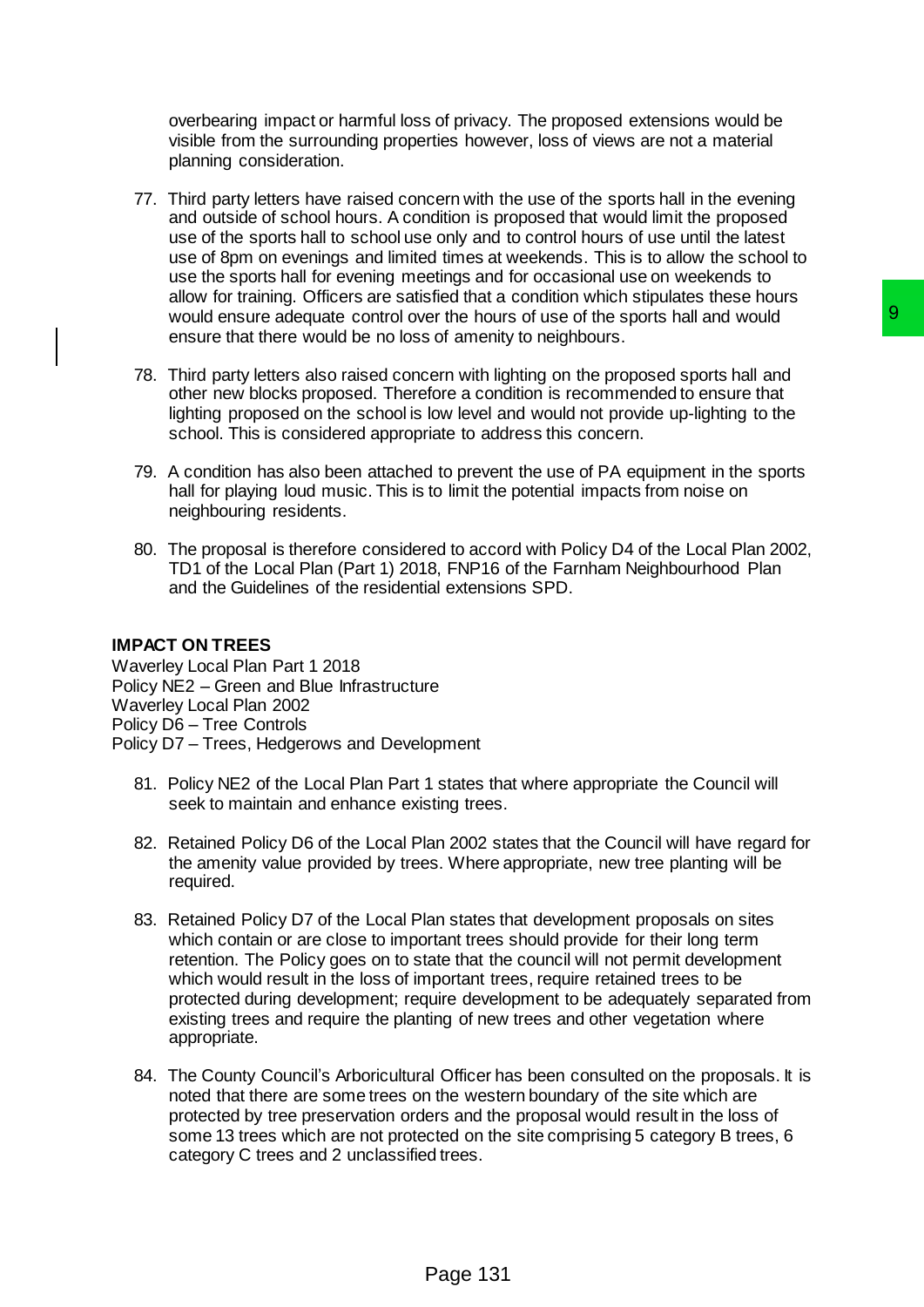- 85. The arboricultural impact is considered to be medium, owing to the loss of these trees and the encroachment in the RPA of some of the tree preservation protected trees. The County Council's Arboricultural Officer is content that subject to conditions in relation to the works within the root protection area of the tree preservation order trees, the proposal would not result in the unacceptable impact on trees of high amenity value. A landscaping condition is recommended to ensure that there would be replacement trees proposed as part of any landscaping proposed on the site. The arboricultural method statement accepts that replacement trees would be required as part of a landscaping scheme however the quantity would be dependant on the space available on the site.
- 86. The proposal is therefore considered to accord with Policy NE2 of the Local Plan (Part 1) 2018 and retained Policy D6 and D7 of the Local Plan 2002.

### **IMPACT ON ECOLOGY**

Waverley Local Plan Part 1 2018 Policy NE1 – Biodiversity and Geological Conservation Farnham Neighbourhood Plan FNP13 – Protect and Enhance Biodiversity

- 87. Policy NE1 of the Local Plan Part 1 states that the Council will seek to conserve and enhance biodiversity within Waverley. Development will be permitted provided that it enhances and protects biodiversity and ensures appropriate management of those features. The policy also states that adverse impacts are avoided.
- 88. Policy FNP13 of the Farnham Neighbourhood Plan states that proposals should protect and enhance biodiversity.
- 89. In support of the application, the applicant has submitted a preliminary ecological assessment, a preliminary roost assessment survey and a separate Bat Emergence and Re-entry Survey. The County Council's Ecologist has been consulted on the proposals. They note that there has been no evidence of bats in the submitted surveys and that no further surveys are required for the proposals. The Preliminary Ecological Assessment makes recommendations for both during and after construction. An informative is attached to this permission to ensure that these recommendations are brought to the attention of the applicant. The ecologist raises no objection to the proposals, however, they recommend a condition to ensure that a scheme of biodiversity and enhancement is submitted to the County Council within 6 months of permission being granted. 86. The proposal is therefore considered to acc<br>
(Part 1) 2018 and retained Policy D6 and D<br>
IMPACT ON ECOLOGY<br>
Waverley Local Plan Part 1 2018<br>
Policy NE1 – Biodiversity and Geological Conserva<br>
Famham Neighboutmodd Plan<br>
	- 90. The proposal is therefore considered to accord with Policy NE1 of the Local Plan Part 1 2018 and FNP13 of the Farnham Neighbourhood Plan.

### **FLOOD RISK AND DRAINAGE**

Waverley Local Plan (Part 1) 2018 CC1 – Climate Change CC4 – Flood Risk Management

91. CC1 of the Local Plan (Part 1) 2018 states that development will be supported where it contributes to mitigating and adapting to the impacts of climate change including measures that address the issues of Flood Risk through the application of Policy CC4 and provide high standards of sustainable design with built in resilience to climate change such as flood risk.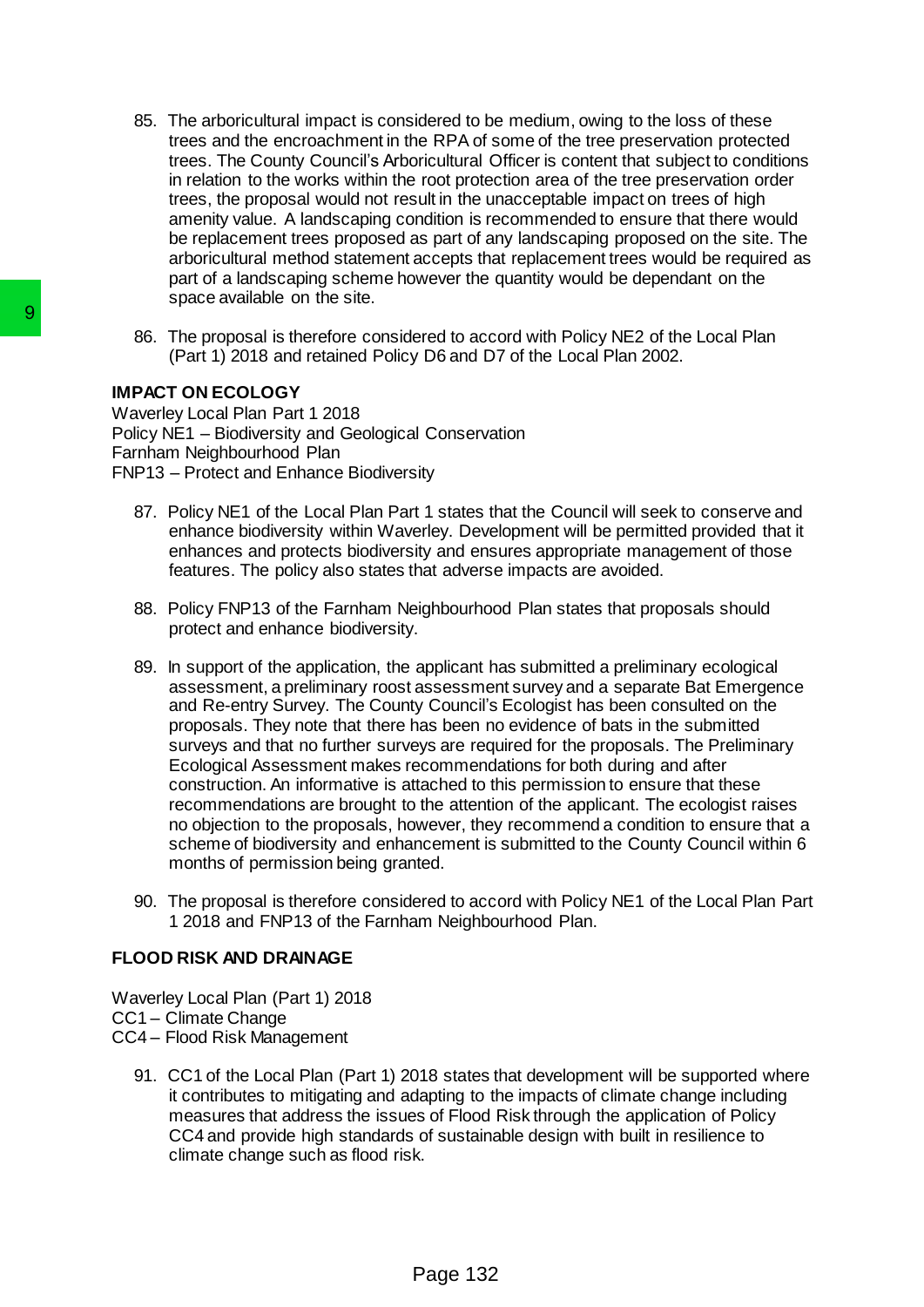- 92. CC4 of the Local Plan (Part 1) states that development must be located, designed and laid out to ensure that it is safe; that the risk from flooding is minimised whilst not increasing the risk of flooding elsewhere.
- 93. The Environment Agency Flood Maps identify the site as being located within Flood Zone 1, as such the development is categorised as being within the lowest flood risk category. The applicant has submitted a sustainable drainage statement and the County Council Lead Local Flood Authority has been consulted on the proposals. The LLFA is satisfied that the proposed drainage scheme meets the requirements of the NPPF, the accompanying PPG and the non-statutory technical standards for sustainable drainage systems. The LLFA raises no objection to the scheme subject to conditions.
- 94. The proposal is therefore considered to accord with Policy CC1 and CC4 of the Waverley Local Plan (Part 1) 2018 and annex 3 of the NPPF.

### **CONTAMINATED LAND**

Waverley Local Plan 2002. D1 – Environmental Implications of Development

- 95. Retained Policy D1 of the Local Plan 2002 states that the Council will have regard to the environmental implications of development and will promote and encourage enhancement of the environment. Development will not be permitted where it would result in material detriment to the environment by virtue of potential pollution by land.
- 96. The Pollution Control Officer has been consulted on these proposals. In support of the application, the applicant has submitted a Phase 1 Desk study and Phase 2 Site Investigation Report by Albury SI Limited. The Pollution Control Officer has not raised objection on the proposal but has advised that conditions should be attached to ensure that soil testing should be conducted during the construction process and a condition should be attached to ensure that gas protection measures are appropriately designed. e LLFA raises no objection to the scheme subject<br>red to accord with Policy CC1 and CC4 of the<br>and annex 3 of the NPPF.<br>popment<br>an 2002 states that the Council will have regard to<br>development and will promote and encourage<br>
- 97. Subject to these conditions, the proposal is considered to be acceptable and in accordance with Policy D1 of the Local Plan 2002.

### **HIGHWAYS**

Waverley Local Plan (Part 1) 2018 ST1 – Sustainable Transport Waverley Local Plan 2002 CF3 – Educational Establishments Farnham Neighbourhood Plan 2013-2032 FNP30 – Transport Impact of Development

- 98. Policy ST1 of the Local Plan (Part 1) 2018 states that the council will ensure that development schemes make appropriate provision for car parking and are located where sustainable transport modes can be maximised.
- 99. Part 'e' of retained policy CF3 states that extensions and adaptations to existing education establishments will be permitted providing that residential amenity from traffic congestion is not adversely affected.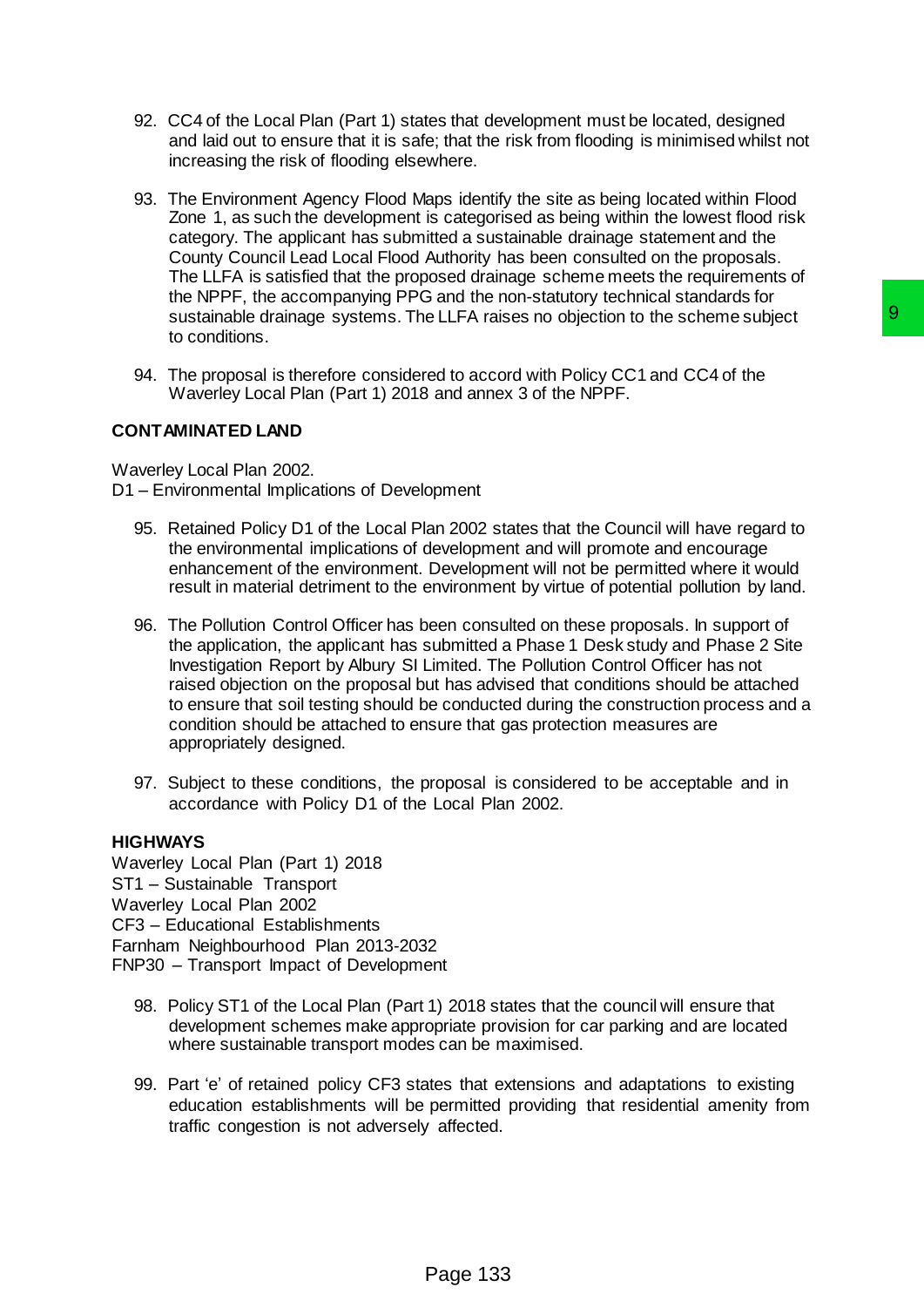- 100. Part f of FNP30 of the Farnham Neighbourhood Plan sets out that proposals will be acceptable where they do not significantly add to traffic or congestion in the town.
- 101.Paragraph 111 of the NPPF 2021 states that development should only be prevented or refused on highways grounds if there would be an unacceptable impact on highway safety, or the residual cumulative impacts on the road network would be severe.
- 102.The proposal seeks to expand the school in order to accommodate an additional 60 school places to create an additional form entry at the school by September 2022.
- 103.Currently on site there are 55 parking spaces available. The proposal will increase parking on the site to 57 via the extension of the existing parking area. The Planning Statement sets out that as the school is a Special Educational Needs school pick up and drop off to the school is arranged so that a high percentage is via minibus with most of the remaining pupils walking to the site or being dropped off outside on the existing highway.
- 104.The applicant states that despite an increase in numbers of pupils at the site it would be unlikely that the proportion of pupils travelling on foot and by vehicle (including the split between parent/carer travel, taxi and minibus) is likely to significantly change as the school expands.
- 105.Once the school expands, to limit the demand for vehicle movements within the site, it is proposed that only pre-arranged transport (ie taxis/minibuses) are accommodated on-site during drop-off and collection. This will result in a small level of parent/carer vehicles conducting drop-off/collection on-street.
- 106.It is anticipated that the increase to pupil numbers will result in an increase of approximately 22 vehicles on the site during the drop off and pick up period, however, this is not necessarily at all at one time with afterschool clubs and breakfast clubs staggering the arrival and pick up of children.
- 107.In support of the application, the applicant has submitted a parking management plan and the County Highway Authority have been consulted on the proposals.
- 108.The County Highway Authority have raised no objection to the proposal subject to the implementation of conditions to ensure that there will be no conflict with existing road users and the proposals would not prejudice highway safety.
- 109.The applicant has submitted a construction traffic management plan in order to ensure that during the construction phase of the development there would not be unacceptable disruption to other road users. In order to minimise the impact caused by the construction phase of the development the applicant is proposing to phase the works and construction traffic will utilise the strategic road network, avoiding local roads School places to create an additional form entation of the site of 57 via the extension on the site of the of the School is a Cardial Statement sets out that as the school is a Cardial Statement sets out that as the school
	- **110.**Based on the small increase in the vehicle movements to and from the site through the expansion of the school it would be unlikely that the proposal would result in an unacceptable highway impact and there is sufficient parking in place for staff on site. As such no concern is raised by Officers in regard to highways impact subject to conditions.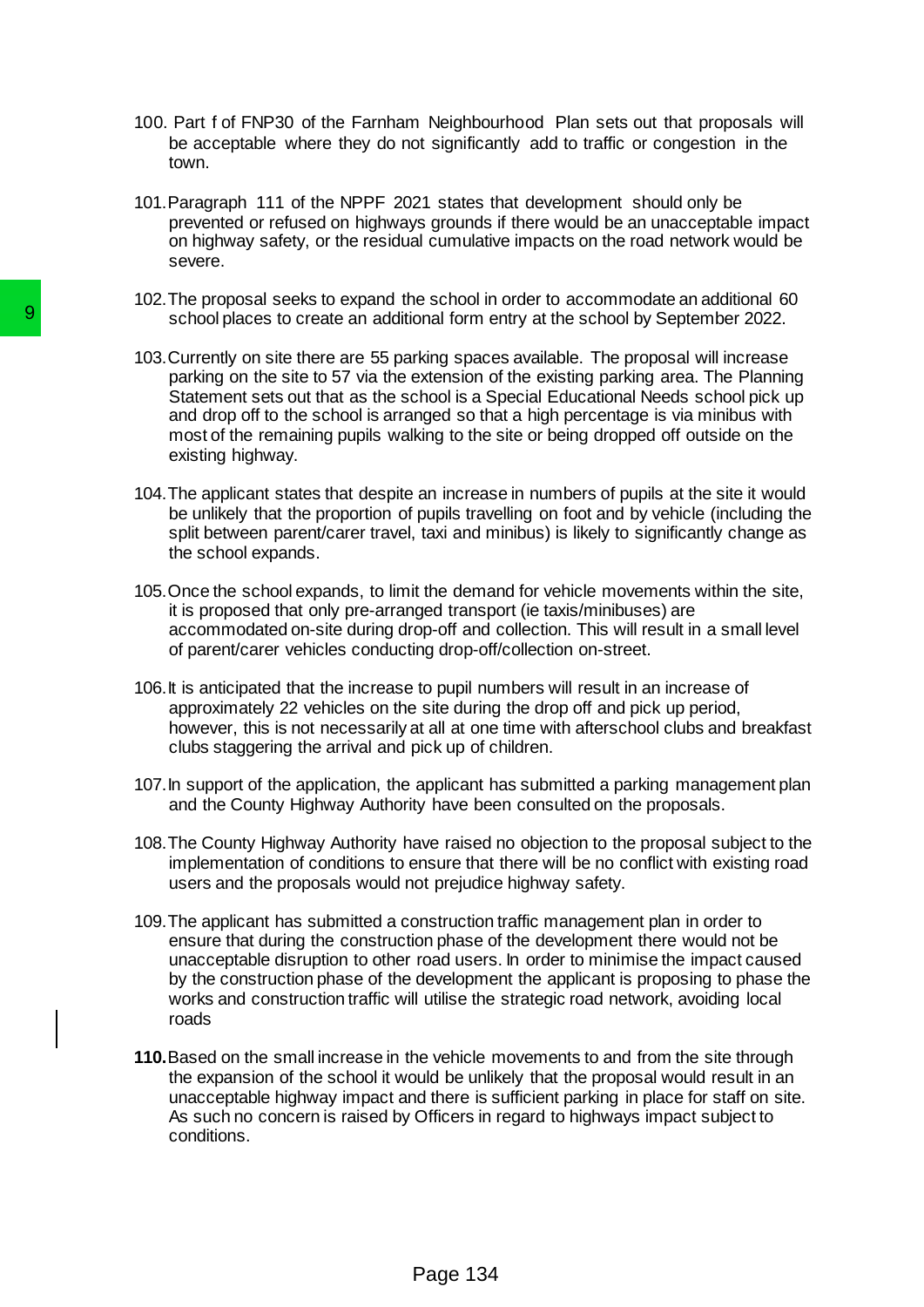**111.**The proposal is therefore considered to accord with Policy ST1 of the Local Plan (Part 1) 2018, part 'e' of retained Policy CF3 of the Local Plan 2002 and FNP30 of the Farnham Neighbourhood Plan.

#### **ARCHAEOLOGY**

Waverley Local Plan 2002

HE14 – Sites of High Archaeological Potential

- HE15 Unidentified Archaeological Sites
	- 112.Retained Policy HE14 of the Local Plan 2002 is concerned mainly with sites of high archaeological potential and identifies a list of criteria for when archaeological remains are found and appropriate archaeological assessments to be submitted as part of proposals. The site is not identified as a site of high archaeological potential, however, Policy HE15 which considers unidentified archaeological sites states that for large areas of development the same provisions as in Policy HE14 will apply.
	- 113.The site is over 0.4 hectares and therefore in accordance with Waverley Local Plan Policy is recommended for archaeological assessment and possibly evaluation. In support of the application, the applicant has submitted a desk based assessment produced by the Surrey County Archaeological Unit. The report concludes that the proposals will not impact upon any known heritage assets but that based on the large number of previous archaeological discoveries from the area the site is considered to have a good potential for prehistoric and Roman remains. I Plan 2002 is concerned mainly with sites of high<br>these a list of criteria for when archaeological assessments to be submitted as<br>a rachaeological assessments to be submitted as<br>a rachaeological assessments to be submitt
	- 114.The report also demonstrates that the north western area of the site has been previously disturbed by historic quarrying which will have removed any archaeological deposits in this area but that the quarrying did not extend to the south and so archaeological remains may still be encountered, particularly in the area of the proposed Block F.
	- 115.In order to identify any archaeological deposits and to enable appropriate mitigation measures to be devised the submitted assessment recommends that a programme of trial trench evaluation would be appropriate. The County Council's Archaeologist approves of this approach and considers the submitted Written Scheme of Investigation to be appropriate.
	- 116.They have therefore recommended a condition to secure the required archaeological work. Subject to this condition, the proposal is considered to accord with retained policy HE14 and HE15 and of the Waverley Local Plan 2002.

#### **Human Rights Implications**

The Human Rights Act Guidance for Interpretation, found at the end of this report, is expressly incorporated into this report and must be read in conjunction with the following paragraph.

Officer's view is that the proposal will have no adverse impact on public amenity and has no human rights implications.

### **Conclusion**

117.The application is for the extension to existing school buildings, laying of hardstanding, demolition of existing bungalow, landscaping, and additional parking.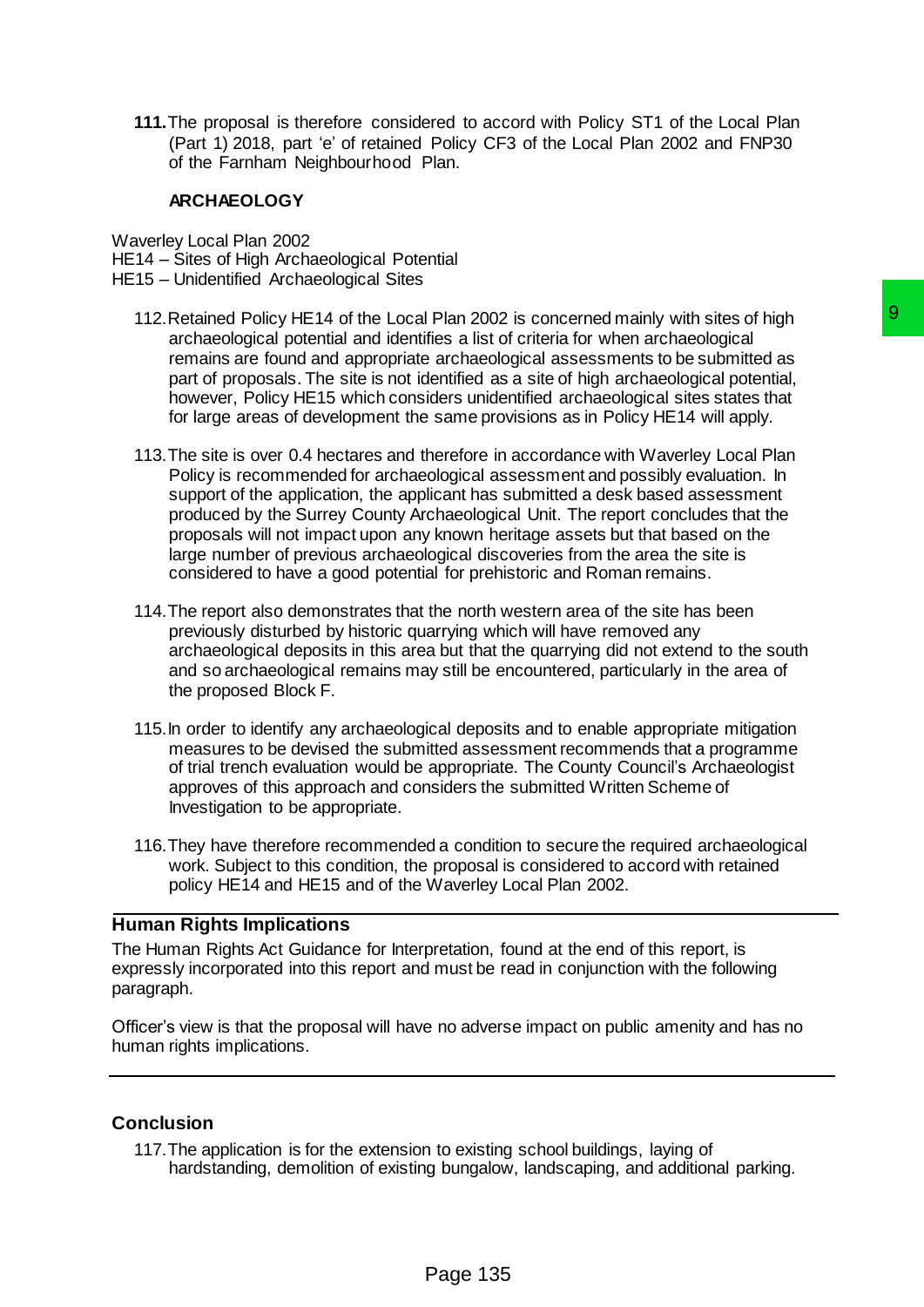- 118.Officers consider that the proposals would not result in a detrimental impact on the appearance of the area. The proposed extensions would improve the school's facilities and allow for the required expansion of the school. The proposals would be well contained within the existing school grounds. The extension to the school parking area would be appropriate and would not harm the appearance of the area.
- 119.The proposals are not considered to have a material impact on the residential amenity of the surrounding neighbours.
- 120.The proposal is therefore considered to be acceptable and in accordance with the relevant development plan policies.

### **Recommendation**

*The recommendation is Permit subject to conditions.*

### **Conditions:**

IMPORTANT - CONDITION NO 9 and 19 MUST BE DISCHARGED PRIOR TO THE COMMENCEMENT OF THE DEVELOPMENT.

1. The development hereby approved shall be carried out in all respects in accordance with the following plans/drawings: Frame development plan policies.<br>
Recommendation<br>
The recommendation is Permit subject to conditions<br>
Conditions:<br>
MMPORTANT - CONDITION NO 9 and 19 MB<br>
1. The development hereby approved shall be<br>
with the following plans

PL-010 Existing Site Plan dated May 2021

PL-020 Block A Existing Ground Floor Plan sheet 1 dated May 2021

PL-021 Block B - Existing Ground Floor Plan sheet 2 dated May 2021

PL-022 Rev 00 - Bungalow - Existing Plan and Elevations dated May 2021

PL-026 Rev 01 Block C - Existing Plan and Elevations dated May 2021

PL-028 Blocks A & B - Existing Roof Plan sheet 1 dated May 2021

PL-029 Blocks A & B - Existing Roof Plan sheet 2 dated May 2021

PL-030 Block A - Existing Elevations sheet 1 dated May 2021

PL-031 Block B - Existing Elevations sheet 2 dated May 2021

PL-032 Rev 01 Block AB Link - Existing Elevations dated May 2021

PL-101 Rev 01 Proposed Site Plan dated May 2021

PL-200 Rev 01 Block A and D - Proposed Block D Floor Plan sheet 1 dated May 2021

PL-201 Rev 01 Block B and E - Proposed Block E Floor Plan sheet 2 dated May 2021

PL-202 Rev 01 Block E and F - Proposed Block E Floor Plan sheet 3 dated May 2021

PL-206 Rev 01 Block C - Proposed plan and Elevations dated May 2021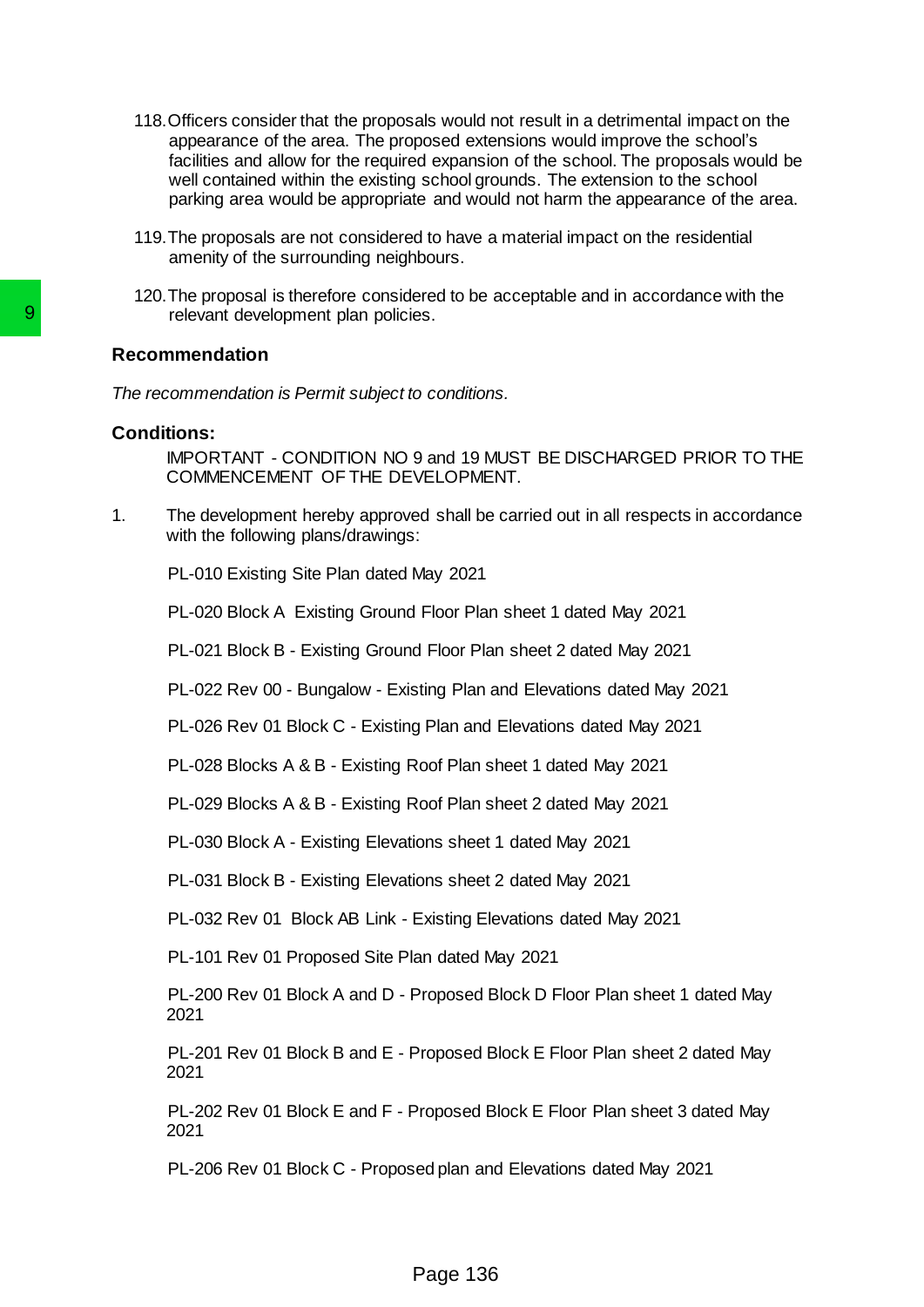PL-207 Rev 01 Block A & D (New) - Proposed Roof Plan sheet 1 dated May 2021

PL-208 Rev 01 Block E (New) - Proposed Roof Plan sheet 2 dated May 2021

PL-209 Rev 01 Block F (New) - Proposed Roof Plan sheet 3 dated May 2021

PL-210 Rev 01 Blocks D, E & F - Proposed School Building Plan sheet 3 dated August 2021

PL-300 Rev 01 Block A and D (New) - Proposed Elevations sheet 1 dated May 2021

PL-301 Rev 01 Block F (New) and Main School - Proposed Elevations sheet2 dated May 2021

PL-302 Rev 01 Proposed Elevations sheet 3 dated May 2021

PL-303 Rev 01 Proposed Inner Courtyard - Elevations sheet 4 dated May 2021

PL-306 Rev 01 Block F - Proposed Plan and Elevations dated May 2021

PL-400 Proposed Site Section A-A dated 7 May 2021

PL-011 Existing Site Location Plan dated 21 May 2021

PL-102 Proposed Site Location Plan dated 21 May 2021

AIA 01 Rev A Arboricultural Impact Assessment dated September 2021

TPP 01 Rev A Tree Protection Plan dated September 2021

- 2. The development to which this permission relates shall be begun not later than the expiration of three years beginning with the date of this permission.
- 3. The development hereby permitted shall not be first occupied for its purpose unless and until space has been laid out within the site in accordance with the approved plans (Drawing No. PL-101 Rev\_01) for vehicles to be parked, for the loading and unloading of vehicles and for vehicles to turn so that they may enter and leave the site in forward gear. Thereafter the parking, loading and unloading and turning areas shall be retained and maintained for their designated purposes. Main School - Proposed Elevations sheet2 dated<br>
9<br>
Ins sheet 3 dated May 2021<br>
survivard - Elevations sheet 4 dated May 2021<br>
Plan and Elevations sheet 4 dated May 2021<br>
dated 7 May 2021<br>
an dated 21 May 2021<br>
an dated 21
- 4. The development shall be implemented in accordance with the Construction Transport Management Plan Version 0.3 dated November 2021
- 5. Prior to first use of the development hereby permitted, the submitted Parking Management Plan, dated November 2021, shall be implemented in full
- 6. The development hereby permitted shall not be occupied or used unless and until the following facilities have been provided in accordance with a scheme to be submitted to and approved in writing by the Local Planning Authority for:
	- (a) The secure, covered parking of bicycles within the development site,

The approved facilities will be retained for that purpose in connection with the use.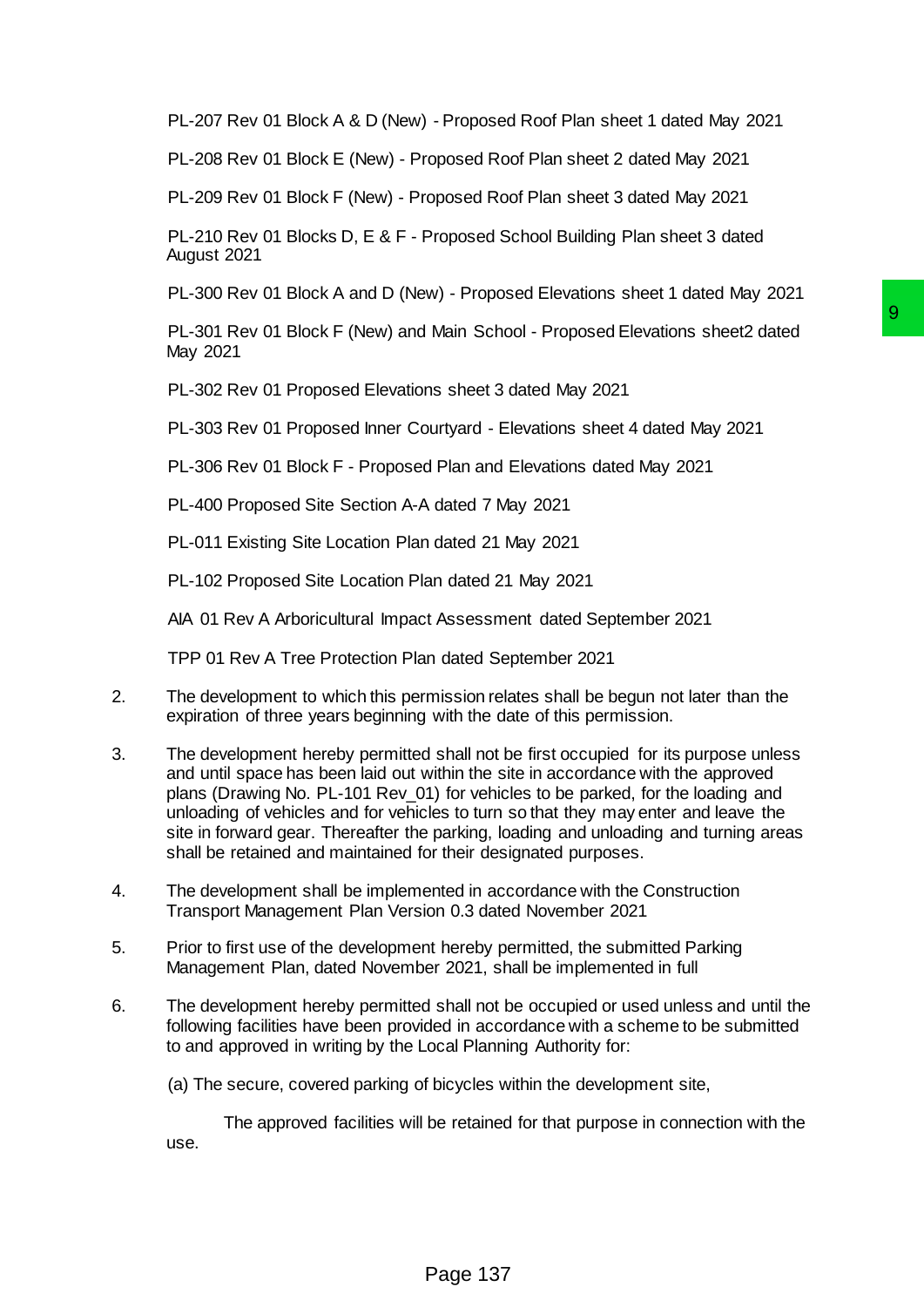- 7. A minimum of two parking spaces serving this development shall be provided with a fast charge socket (current minimum requirement: 7kw Mode 3 with Type 2 connector - 230 v AC 32 amp single phase dedicated supply) and retained as such.
- 8. The development hereby permitted shall take place in accordance with the submitted programme of archaeological work set out in the Written Scheme of Investigation for a Trial Trench Evaluation dated August 2021 and produced by the Surrey County Archaeology Unit which has been submitted by the applicant and approved by the Planning Authority.
- 9. No development shall take place, including any works of demolition, until a Construction Environmental Management Plan has been submitted to, and approved in writing by, the Local Planning Authority. The approved Plan shall be adhered to throughout the construction period. The Plan shall provide for:

a) measures to minimise the noise (including vibration) generated by the construction process to include hours of work and use of noise mitigation barrier(s).

- b) the parking of vehicles of site operatives and visitors
- c) loading and unloading of plant and materials.
- d) measures to control the emission of dust and dirt during construction.

e) a scheme for recycling/disposing of waste resulting from demolition and construction works.

f) Details of any floodlighting, including location, height, type and direction of light sources and intensity of illumination.

- 10. Within 6 months of the date of this decision a scheme of biodiversity mitigation and enhancement incorporating the recommendations in Table 5 in the Preliminary Ecological Assessment and Preliminary Roost Assessment Survey dated 21 May 2021, shall be submitted in writing for approval. The Scheme shall be implemented as approved within three months of the date of that approval. 9. No development shall take place, including the construction Environmental Management P<br>
in writing by, the Local Planning Authority. T<br>
throughout the construction period. The Plan<br>
a) measures to include hours of word<br>
	- 11. Within 6 months of the date of this decision, details of a Hard and Soft Landscaping Scheme shall be submitted in writing to the County Planning Authority for written approval. The scheme shall include:

1) a scaled plan showing all existing vegetation and landscape features to be retained and trees and other plants to be planted;

2) location, type and materials to be used for hard landscaping including specifications, where applicable for:

- a) permeable paving
- b) tree pit design
- c) underground modular systems
- d) Sustainable urban drainage integration
- e) use within tree Root Protection Areas (RPAs);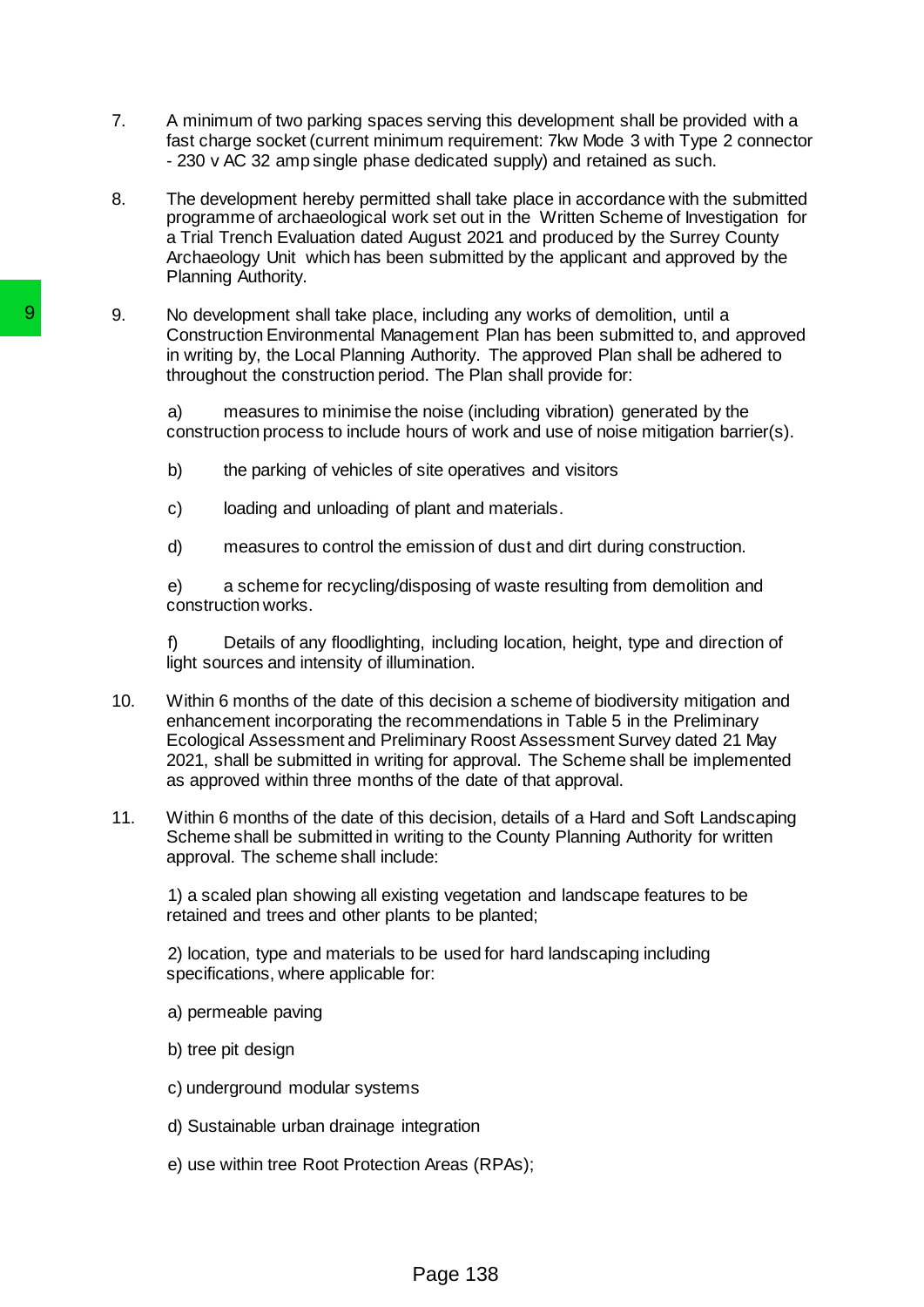3) specifications for operations associated with plant establishment and maintenance that are compliant with best practice;

4) types, materials and dimensions of all boundary treatments;

5) a planting schedule and specification, including sizes and numbers/densities of all proposed trees/other plants and section drawing(s) of tree pits where relevant;

6) details of how the existing ground and soil conditions are to be made suitable for tree and other planting;

7) a 5 year aftercare regime including provision for replacements for failed plantings and details of regular maintenance visits, including annual mulching and watering through the summer months with industry standard watering bags being provided to all new trees. Where new trees are to be supplied with a distinct crown, the supply, planting and maintenance of such trees shall be in general accordance with British Standard BS 8545:2014. ling provision for replacements for failed plantings<br>
9 vistis, including annual mulching and watering<br>
ordustry, standard watering bags being provided to<br>
to be supplied with a distinct crown, the supply,<br>
trees shall be

There shall be no excavation or raising or lowering of levels within the prescribed root protection area of retained trees. The landscaping and planting shall be carried out in the next available planting season following the approval of the details/The site shall be landscaped and planted out strictly in accordance with the approved details in the first occupation of the development, whichever is the sooner

In the event of the failure of any soft landscape planting in the first five years of planting, such planting shall be replaced with an equivalent number of live specimens of the same species and size by not later than the end of the first available planting season following the failure, damage or removal of the planting.

The development shall be implemented and managed strictly in accordance with the approved scheme.

- 12. No external lighting shall be installed without the prior written permission of the Planning Authority.
- 13. The approved sports hall known as "Block F" shall be used only for purposes in connection with the school and shall not be made available for community use without the prior written permission by the Local Planning Authority.
- 14. The sports hall shall only be used 8am to 8pm Monday Friday and 8am to 4pm on Saturdays and Sundays. It shall not be open on Bank Holidays.
- 15. Prior to the commencement of the relevant works which would impact made ground, the applicant shall conduct appropriate testing on these soils to identify asbestos contamination.
- 16. The details of any remedial ground gas protection shall be formally agreed with the Local Authority as part of a Remediation Strategy for the site prior to the installation of these gas protection measures.
- 17. The Arboricultural Method Statement dated 1 September 2021 and plan TPP1 submitted in support of the application shall be adhered to in full, subject to the pre-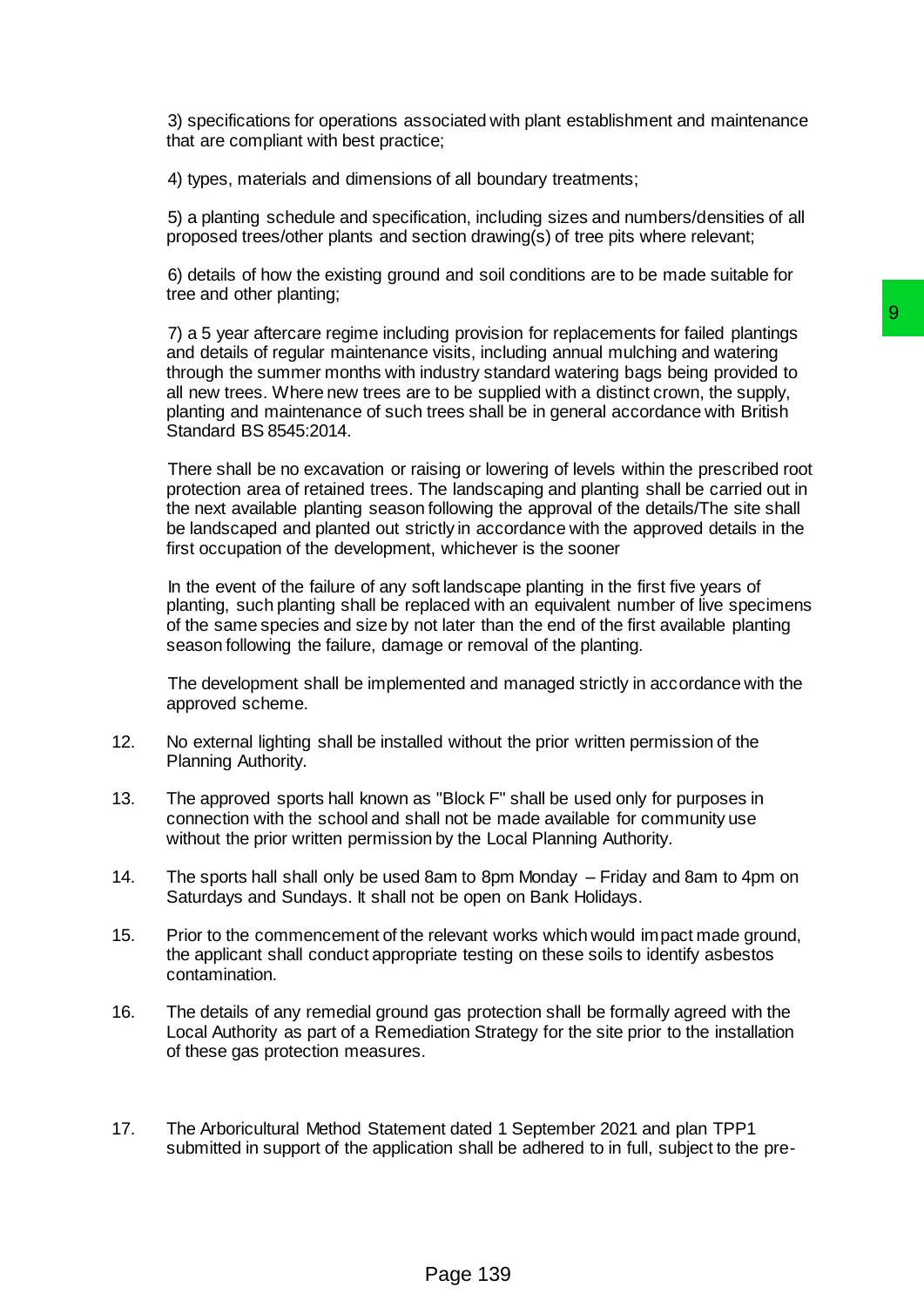arranged tree protection monitoring and site supervision, detailed in appendix IV of the Arboricultural Method Statement report, by a suitably qualified tree specialist.

18. Prior to the installation of any drainage on site details of the design of a surface water drainage scheme shall be submitted to and approved in writing by the planning authority. The design must satisfy the SuDS Hierarchy and be compliant with the national Non-Statutory Technical Standards for SuDS, NPPF and Ministerial Statement on SuDS. The required drainage details shall include:

a) A plan showing exceedance flows (i.e. during rainfall greater than design events or during blockage) and how property on and off site will be protected from increased flood risk.

b) Details of how the drainage system will be protected during construction and how runoff (including any pollutants) from the development site will be managed before the drainage system is operational.

19. The construction of the drainage system for phase 2 of the development hereby permitted shall not commence until details of the design of a surface water drainage scheme have been submitted to and approved in writing by the planning authority. The design must satisfy the SuDS Hierarchy and be compliant with the national Non-Statutory Technical Standards for SuDS, NPPF and Ministerial Statement on SuDS. The required drainage details shall include: **9**<br>
droing blockage) and how property on and c<br>
flood risk.<br>
b) Details of how the drainage system will b<br>
punoff (including any pollulants) from the det<br>
the drainage system is operational.<br>
19. Details of how the draina

c) The results of infiltration testing completed in accordance with BRE Digest: 365 and confirmation of groundwater levels.

d) Evidence that the proposed final solution will effectively manage the 1 in 30 & 1 in 100 (+20% allowance for climate change) storm events, during all stages of the development. The final solution should follow the principles set out in the approved drainage strategy. If infiltration is deemed unfeasible, associated discharge rates and storage volumes shall be provided using a maximum discharge rate of 1 l/s.

e) Detailed drainage design drawings and calculations to include: a finalised drainage layout detailing the location of drainage elements, pipe diameters, levels, and long and cross sections of each element including details of any flow restrictions and maintenance/risk reducing features (silt traps, inspection chambers etc.). Confirmation is required of a 1m unsaturated zone from the base of any proposed soakaway to the seasonal high groundwater level and confirmation of half-drain times.

f) A plan showing exceedance flows (i.e. during rainfall greater than design events or during blockage) and how property on and off site will be protected from increased flood risk.

g) Details of how the drainage system will be protected during construction and how runoff (including any pollutants) from the development site will be managed before the drainage system is operational.

20. Prior to the first occupation of any phase of the development, a verification report carried out by a qualified drainage engineer must be submitted to and approved by the Local Planning Authority. This must demonstrate that the surface water drainage system has been constructed as per the agreed scheme (or detail any minor variations), provide the details of any management company and state the national grid reference of any key drainage elements (surface water attenuation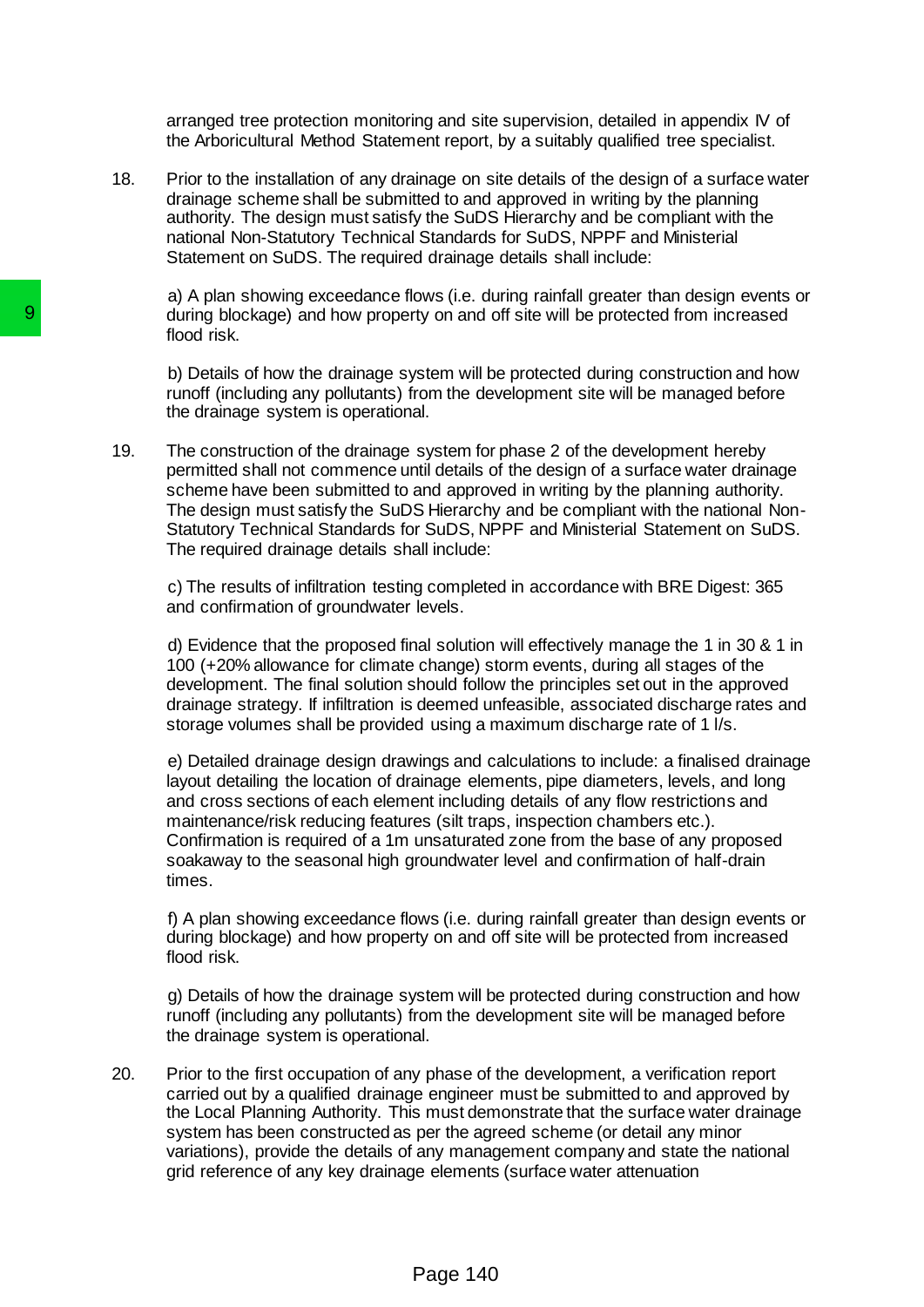devices/areas, flow restriction devices and outfalls), and confirm any defects have been rectified.

21. No amplified sound or music shall be played within the sports hall building hereby permitted at any time before 09:00 hours or after 16.00 hours Monday to Friday, nor at any time on Saturdays and Sundays and Bank Holidays.

### **Reasons:**

- 1. For the avoidance of doubt and in the interests of proper planning.
- 2. To comply with Section 91 (1)(a) of the Town and Country Planning Act 1990 as amended by Section 51 (1) of the Planning and Compulsory Purchase Act 2004.
- 3. In order that the proposed development accords with Policy ST1 of the Local Plan (Part 1) 2018, retained policy CF3 of the Local Plan 2002 and FNP30 of the Farnham Neighbourhood Plan and does not prejudice highway safety.
- 4. In order that the proposed development accords with Policy ST1 of the Local Plan (Part 1) 2018, retained policy CF3 of the Local Plan 2002 and FNP30 of the Farnham Neighbourhood Plan and does not prejudice highway safety.
- 5. In order that the proposed development accords with Policy ST1 of the Local Plan (Part 1) 2018, retained policy CF3 of the Local Plan 2002 and FNP30 of the Farnham Neighbourhood Plan and does not prejudice highway safety.
- 6. In order that the proposed development accords with Policy ST1 of the Local Plan (Part 1) 2018, retained policy CF3 of the Local Plan 2002 and FNP30 of the Farnham Neighbourhood Plan and does not prejudice highway safety.
- 7. In order that the proposed development accords with Policy ST1 of the Local Plan (Part 1) 2018, retained policy CF3 of the Local Plan 2002 and FNP30 of the Farnham Neighbourhood Plan and does not prejudice highway safety.
- 8. In order that the development accords with Policies HE14 and HE14 of the Local Plan 2002.
- 9. To ensure that the nearby properties do not suffer a loss of amenity by reason of noise, dust and vibration from construction/demolition works. Also, to minimise any impact on staff and children at the school as the works are undertaken in accordance with Policy D1 of the Local Plan 2002. f the Town and Country Planning Act 1990 as<br>
Planning and Compulsory Purchase Act 2004.<br>
memet accords with Policy ST1 of the Local Plan<br>
of the Local Plan 2002 and FNP30 of the Farnham<br>
prejudice highway safety.<br>
of the L
- 10. In order that the proposal would not result in an unacceptable impact on the biodiversity on the site and accords with Policy NE2 of the Local Plan (Part 1) 2018.
- 11. In order that the proposal would not result in an unacceptable impact on the biodiversity on the site and accords with Policy NE2 of the Local Plan (Part 1) 2018 and Policy D6 and D7 of the Local Plan 2002.
- 12. In order that the proposal would not result in an unacceptable impact on the residential amenity of the surrounding neighbours by way of light pollution, in accordance with Policy D1 of the Local Plan 2002.
- 13. In order that the use of the school building would not result in an unacceptable impact on the residential amenity of the surrounding neighbours in accordance with Policy D<sub>1</sub> of the Local Plan 2002.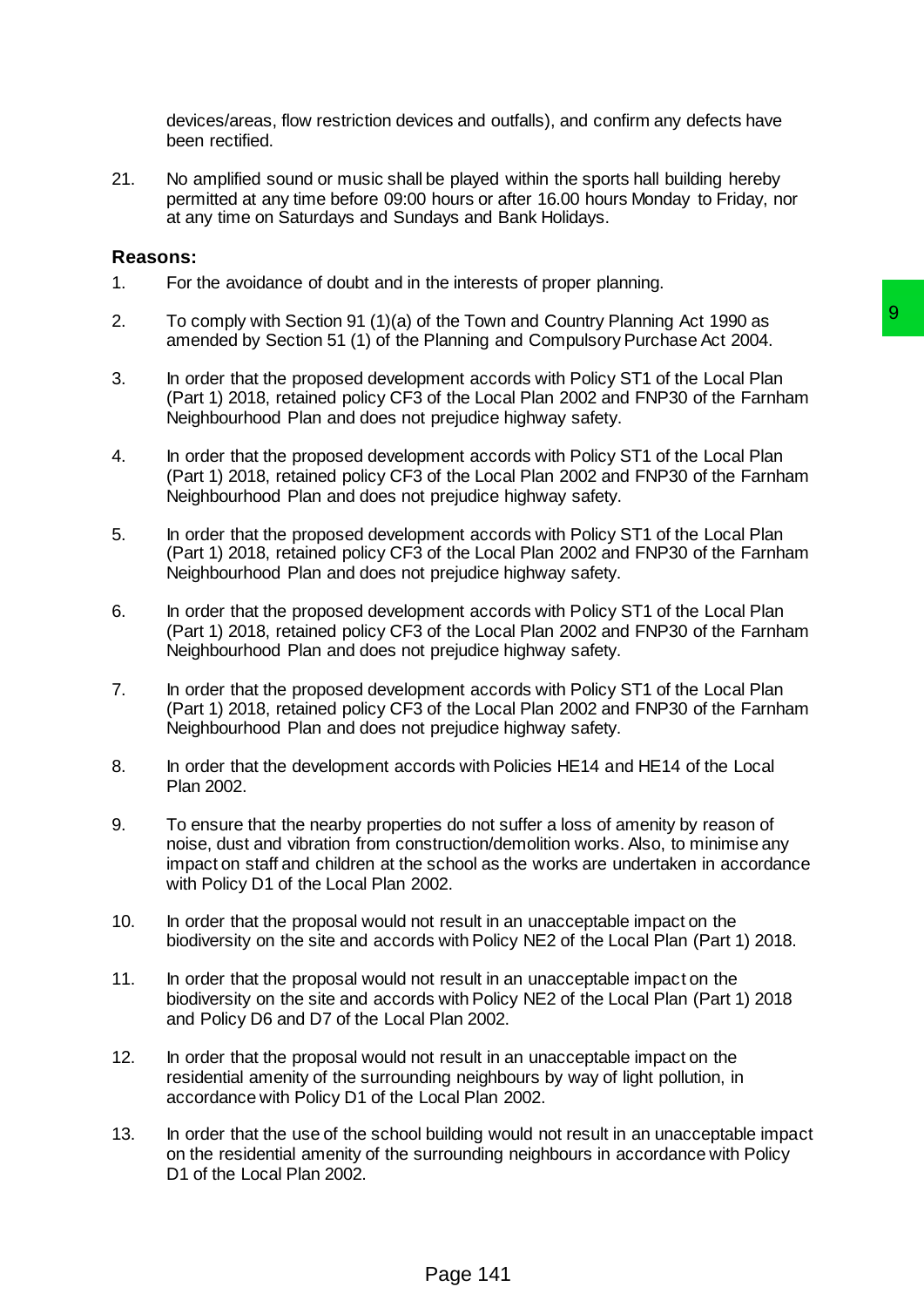- 14. In order that the use of the school building would not result in an unacceptable impact on the residential amenity of the surrounding neighbours in accordance with Policy D1 of the Local Plan 2002.
- 15. In order that the proposal would not result in disturbance of contaminated soils which could result in unacceptable pollution of the site in accordance with Policy D1 of the Local Plan 2002.
- 16. In order to limit the potential pollution from the development in accordance with Policy D1 of the Local Plan 2002.
- 17. To ensure that trees in the vicinity of the development are adequately protected, in the interests of the character, appearance and visual amenity of the area in accordance with Policies D6 and D7 of the Local Plan 2002 and Policy NE2 of the Local Plan (Part 1) 2018.
- 18. To ensure the design meets the national Non-Statutory Technical Standards for SuDS and the final drainage design does not increase flood risk on or off site.
- 19. To ensure the design meets the national Non-Statutory Technical Standards for SuDS and the final drainage design does not increase flood risk on or off site.
- 20. To ensure the design meets the national Non-Statutory Technical Standards for SuDS and the final drainage design does not increase flood risk on or off site.
- 21. In order that the use of the school building would not result in an unacceptable impact on the residential amenity of the surrounding neighbours in accordance with Policy D<sub>1</sub> of the Local Plan 2002.

#### **Informatives:**

- 1. In determining this application the County Planning Authority has worked positively and proactively with the applicant by: (delete as appropriate) entering into preapplication discussions; scoping of the application; assessing the proposals against relevant Development Plan policies and the National Planning Policy Framework including its associated planning practice guidance and European Regulations, providing feedback to the applicant where appropriate. Further, the County Planning Authority has: identified all material considerations; forwarded consultation responses to the applicant; considered representations from interested parties; liaised with consultees and the applicant to resolve identified issues and determined the application within the timeframe agreed with the applicant. Issues of concern have been raised with the applicant including impacts of and on noise/traffic/odour/air quality/dust/heritage/flooding/landscape/ecology/visual impact/Green Belt and addressed through negotiation and acceptable amendments to the proposals. The applicant has also been given advance sight of the draft planning conditions and the County Planning Authority has also engaged positively in the preparation of draft legal agreements. This approach has been in accordance with the requirements of paragraph 38 of the National Planning Policy Framework 2021. 17. To ensure that trees in the vicinity of the deventments of the character, appearance a<br>
eccordance with Policies D6 and D7 of the 1<br>
cocardance with Policies D6 and D7 of the 1<br>
Local Plan (Part 1) 2018.<br>
18. To ensure
	- 2. This approval relates only to the provisions of the Town and Country Planning Act 1990 and must not be taken to imply or be construed as an approval under the Building Regulations 2000 or for the purposes of any other statutory provision whatsoever.
	- 3. The attention of the applicant is drawn to the requirements of Sections 7 and 8 of the Chronically Sick and Disabled Persons Act 1970 and to Department for Children,